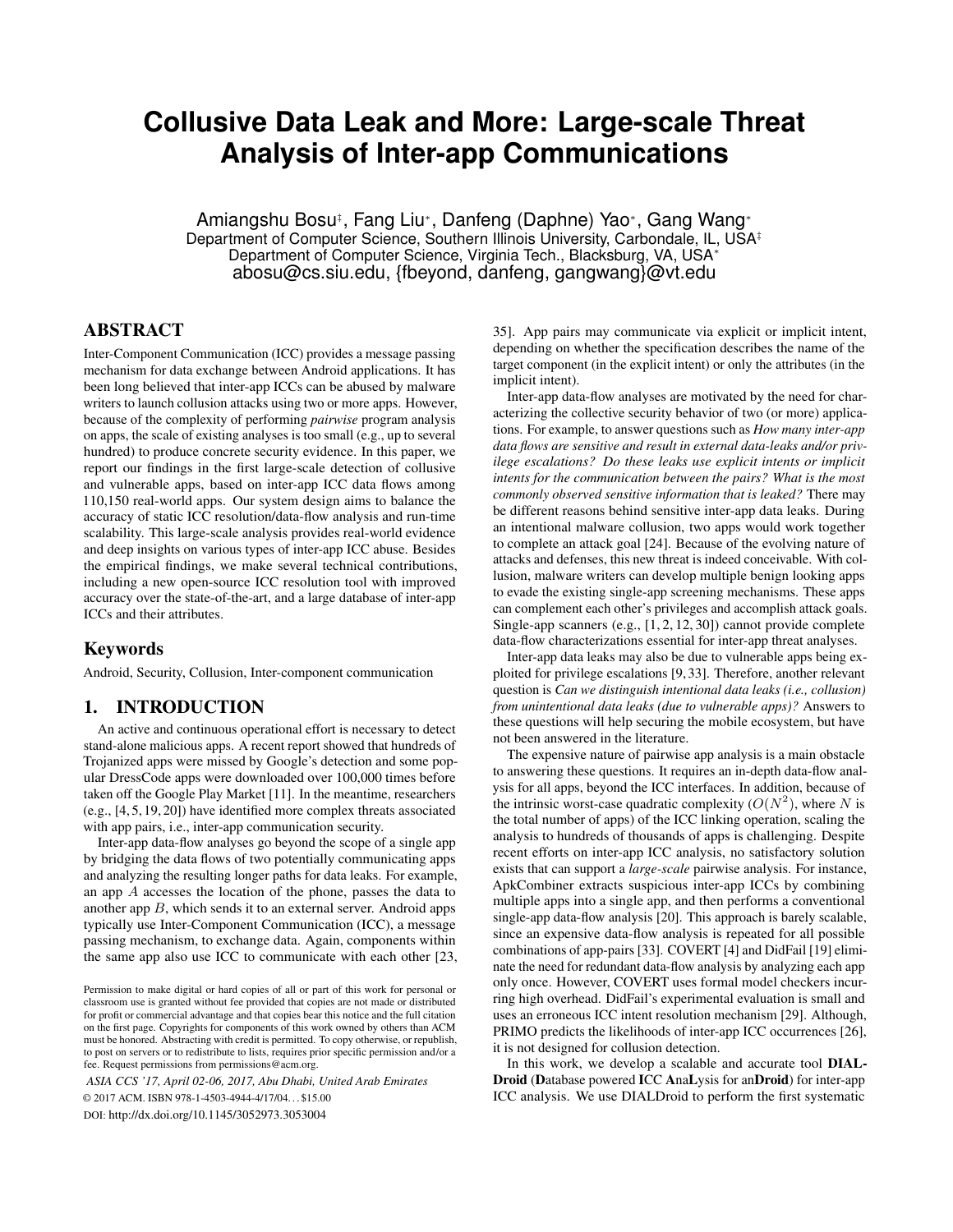large-scale security analysis on inter-app data-flows among 110,150 apps, including 100,206 most popular apps from the Google Play, and 9,944 malware apps from the Virus Share<sup>1</sup>. DIALDroid completes such a large-scale analysis within a reasonable time frame (6,340 total hours of program analysis and 82 minutes of ICC linking and detection). Our key design characteristics include an adaptive and pragmatic data flow analysis, highly precise ICC resolution, fast ICC matching, and ability to execute fast queries on an optimized relational database. Our paper provides empirical evidence on app collusion and privilege escalations. We summarize our contributions as follows.

- We develop an Android security tool, DIALDroid, for analyzing ICC-based sensitive inter-app data flows. Our design leverages relational database for a scalable matching of ICC entry and exit points, and fast analysis. DIALDroid outperforms state-of-art solutions (IccTA+ApkCombiner<sup>2</sup> and COVERT) on benchmark apps, with a higher accuracy (precision 100 %, recall 91.2%) and orders of magnitude shorter processing time. In addition, DIALDroid's ICC extractor is more accurate than the state-of-the-art solution IC3 [28], with 28% more identified intents and 33% less failed cases.
- We use DIALDroid to analyze the sensitive inter-app ICCs among 100,206 apps from the Google Play Market, and characterize them into 6 threat categories (in Table 3). Our threat categorization is based on threat types (collusive data leak or privilege escalation) and intent types (explicit or implicit).

We found that collusive data leaks and privilege escalations mostly use implicit intents but did not observe any explicitintent based collusion. These findings suggest that collusive data leak research should start to examine implicit intents, rather than focusing on explicit intents (e.g., [13]). Our case studies revealed a number of privilege escalation cases among same developer app pairs.

Although the total numbers of sensitive ICCs and app pairs are extremely high, the number of sender apps initiating these ICCs is surprisingly small. E.g., 1,785,102 inter-app ICCs exhibiting privilege escalation behavior (without collusive data leaks) are originated from 62 sender apps. We also had similar observations in other threat categories. We found that the majority of inter-app ICCs  $(> 99\%)$  do not carry any sensitive data. This property implies that the typical workload of interapp ICC analysis is much lower than the worst case workload.

• Our dataset and tools can potentially benefit the broader Android community. We have open-sourced our entire tool-suite on GitHub<sup>3</sup> and have made our database available<sup>4</sup> for other researchers. Our database contains extremely rich data-flow attributes of 100,206 apps from the Google Play and 9,944 apps from the Virus Share. These attributes are extracted by Flow-Droid static program analysis, organized into multiple relational tables. We envision the database being useful to both the security and data mining communities to tackle open research questions. In addition, we have released a benchmark suite for inter-app collusion analysis, DIALDroid-Bench<sup>5</sup>, which contains 30 *real-world* apps from Google Play. To our knowledge, this is the first inter-app collusion benchmark using real-world apps, as opposed to proof-of-concept apps.

# 2. THREAT MODEL

Before we present our threat model, we first provide a brief overview of the Android ICC architecture and how malicious apps can leverage inter-app ICCs to leak sensitive information. Components are the basic building blocks of Android apps. There are four types of components<sup>6</sup>. Activities, the most common components, represent user interfaces. *Services* perform background processing. *Broadcast receivers* respond to system-wide broadcast announcements (e.g., Wifi connected). Finally, *content providers* manage a shared set of application data. Components communicate using URIs and Intents, within an application (i.e., intra-app ICC) or between applications (i.e., inter-app ICC). An *ICC exit point* requires an intent object as a parameter. An intent is either *explicit* (i.e., its recipient is explicitly named) or *implicit* (i.e., only a general action is declared). Android system resolves intents at runtime. Android's intent resolution<sup>7</sup> is based on (1) attributes of an implicit intent (namely *action*, *category*, and *data*), and (2) IntentFilter fields declared in the manifests (AndroidManfest.xml) of potential receiver apps. The receiver app provides the *ICC entry point*. Resolving intents through string analysis is a key to the detection accuracy. Failure to identify matching ICC exit and entry points results in missed detection (i.e., false negative).

Our inter-app security analysis is oriented around identifying pairwise data flows from a sender app  $A$  to a receiver app  $B$  that result in two types of threats: *collusive data leak* or *privilege escalation*. Privilege escalation (aka the confused deputy problem) is a well-defined threat where the receiver app  $B$  gains unauthorized permissions or sensitive data as a result of its ICC communications with the sender app  $A$  [6,9]. Although the concept of collusive data leak has been described in the literature [5, 24], it has not been formally defined. In our work, we define collusive data leak as a threat where the receiver app B exfiltrates the sensitive data obtained from its ICC communications with the sender app A to an external destination (e.g., via disk output or network output).

Our analysis aims to detect sensitive data flows that result in privilege escalation, collusive data leak, or both. Our labeling of sensitive source and sink statements follows the SuSi project [31], based known sensitive APIs (e.g., API to access deviceID). Insensitive data flows and sensitive data flows that do not exhibit collusive data leak and privilege escalation threats are excluded from the analysis. Our threat model excludes intent spoofing, where the sender app forges intents to mislead receiver apps [9]. We consider both explicit and implicit intents.

Next, we first give our definitions for the security terms used in the paper, including ICC exit leak, ICC entry leak, and sensitive ICC channel. We then give formal definitions of both privilege escalation and collusive data leak threats. Our experiments further distinguish 6 different subtypes of threats, based on various ICC and security properties (in Table 3).

*A sensitive ICC channel* refers to an ICC link between two components, from an ICC exit point (i.e., an outgoing ICC such as startActivity, bindService, and startActivityForResult) to an ICC entry point (i.e., an incoming ICC such as onActivityResult and getIntent) that transfers intents containing sensitive information. Our analysis

<sup>1</sup> http://virusshare.com

<sup>2</sup> IccTA [21] is designed for intra-app ICCs in a single app. It needs to use ApkCombiner [20] to combine app-pairs for interapp ICC analysis.

<sup>3</sup> https://github.com/dialdroid-android/.

<sup>4</sup> http://amiangshu.com/dialdroid/

<sup>5</sup> https://github.com/dialdroid-android/dialdroid-bench/

<sup>6</sup> http://developer.android.com/guide/components/fundamentals.html 7

http://developer.android.com/guide/components/intentsfilters.html#Resolution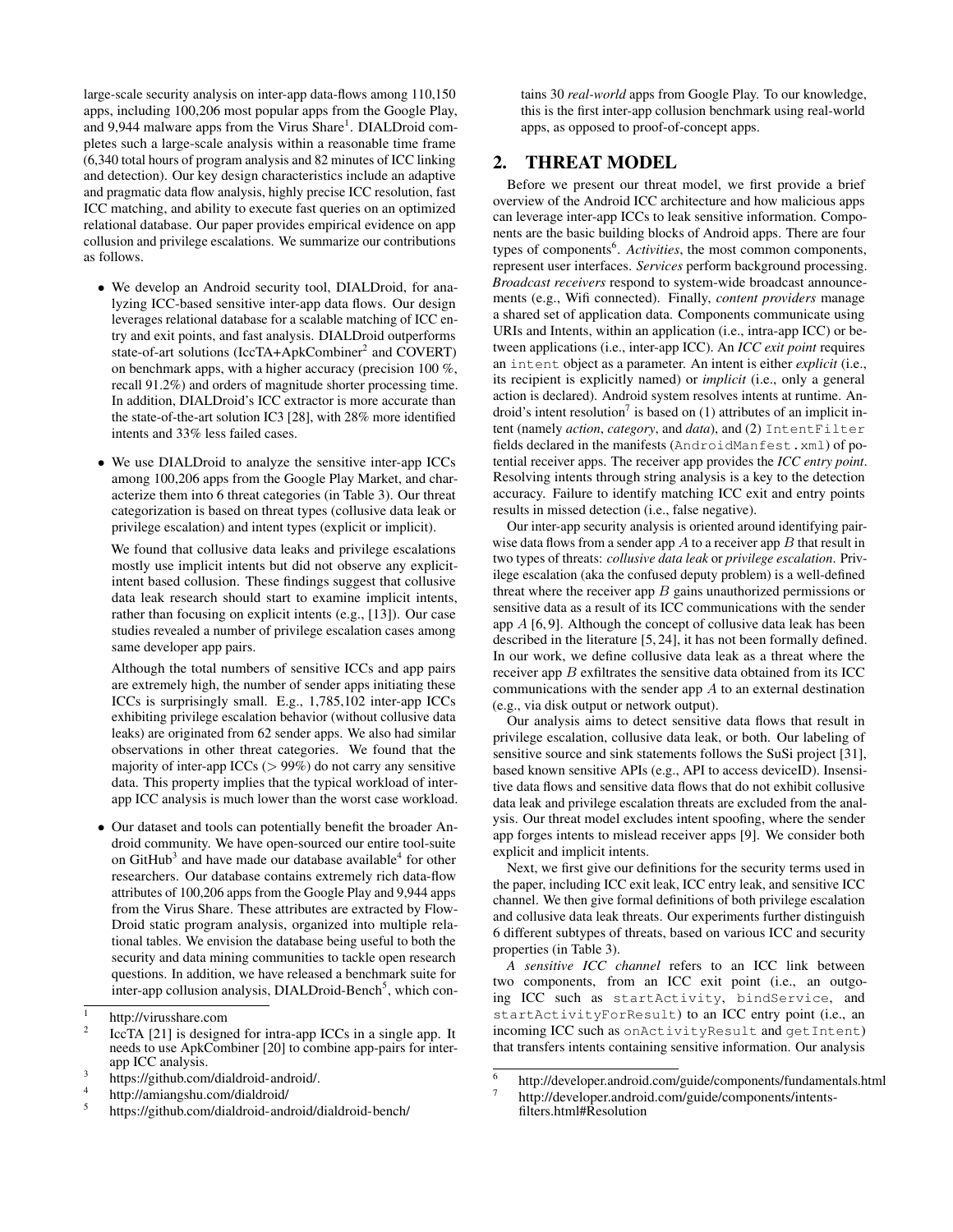is focused on sensitive ICC channels and excludes non-sensitive ICC channels.

A property of *ICC exit leak* is that an app's ICC exit point is data dependent on a sensitive data source, i.e., there exists a data-flow path from the sensitive source to the ICC exit. In the context of inter-app ICCs, we use the ICC exit leak to describe the sender app. Intuitively, ICC exit leaks identify sender apps that leak sensitive data via inter-app ICCs.

A property of *ICC entry leak* is that an app's ICC entry point is the source of data-flow paths of sensitive sinks that send the received data externally (e.g, via networks). In the context of interapp ICCs, we use the ICC entry leak to describe the receiver app. Intuitively, ICC entry leaks identify receiver apps that leak received data externally. Next, we use the terminology introduced above to define privilege escalation and collusion data leak.

- *Collusive data leak* is a threat associated with a sensitive ICC channel between a sender component A in an app and a receiver component  $B$  in another app, where  $A$  has an ICC exit leak and B leaks the received data from A via an ICC entry leak.
- *Privilege escalation* is a threat associated with a sensitive inter-app ICC channel between a sender component A in an app and a receiver component  $B$  in another app, where  $A$  has an ICC exit leak and  $B$  does not have the permission to access the data from A.

A collusive data leak may also result in a privilege escalation. Because of the overlap between the two threats, we further divide them into 6 sub-categories of threats in Table 3. Inter-app ICCs that result in neither collusive data leak or privilege escalation are not recorded. Intentional vs. Unintentional Attacks. One of the difficulties in collusion detection is to confirm the cause of an observed problematic data flow. It is well known that vulnerable sender apps (e.g., with exposed broadcast ICC interfaces) cause privilege escalations [9], i.e., the receiver app can intentionally exploit the vulnerabilities. However, intentional collusion between two apps may also result in privilege escalation. Similarly, collusive data leak may be intentional or inadvertent. Regardless of the causes, these data flows can potentially compromise the device and data security. Our large-scale empirical study helps expose and pinpoint these disguised threats.

# 3. DIALDROID OVERVIEW

The workflow of our inter-app ICC security analysis involves four key operations: ICC ENTRY / EXIT POINT EXTRACTION, DATAFLOW ANALYSIS, DATA AGGREGATION, and ICC LEAK CAL-CULATION. They are briefly described below.

- ICC ENTRY / EXIT POINT EXTRACTION: Given an app, we extract the permissions and the attributes of the intent filters from the AndroidManifest.xml file. We perform static analysis to determine the attributes of the intents passing through ICC exit points.
- DATAFLOW ANALYSIS: We use static taint analysis to determine ICC exit leaks and ICC entry leaks in an app. We dynamically adjust the precision configuration of taint analysis to ensure the timely completion of each app.
- DATA AGGREGATION: We aggregate the data extracted in previous two steps to store in a relational MySQL database. DIALDroid database schema is composed of 42 tables and is designed to facilitate efficient storage and fast data retrieval.

• ICC LEAK CALCULATION: We use fine-grained security policies to detect potential sensitive inter-app ICC channels. Using SQL stored procedures and SQL queries, we compute ICCs with collusive data leaks and privilege escalations.

DIALDroid executes the first three steps once for each app (complexity  $O(N)$ , where N is the total number of apps being analyzed). The complexity of ICC leak calculator is  $O(mN)$ , where m is the number of apps with ICC exit leaks and in the worst case,  $m = N$ . However, for real-world apps m would several times smaller than  $N$ . In our study, we found  $m$  is 28 times smaller than  $N$  (explained in the appendix).

# 3.1 ICC Entry / Exit Point Extractor

This operation identifies all the ICC end points (both entries and exits) from apps, by performing a single pass of analysis on each app. We describe our new tool IC3-DIALDroid for this purpose. We have made this tool open source.<sup>8</sup> Our ICC entry point extractor subsystem extracts the manifest file from the apk, parses the permissions requested by the app, and parses the ICC entry points of that app from IntentFilters. We use static analysis to identify intent values, similar to prior studies [28, 29, 35]. Although our implementation uses the libraries provided by IC3, the state-of-the-art ICC extractor [28], our IC3-DIALDroid has several significant enhancements providing better robustness and higher intent discovery than IC3, which are described next.

IC3 conservatively adopts call graph generation procedure from FlowDroid skipping incremental callback analysis, which incrementally extends the call graph to include the newly discovered callbacks, and the scan is run again since callback handlers are free to register new callbacks on their own. This process is repeated until the call graph reaches a fixed point [3]. One pass callback analysis improves the runtime performance of IC3. However, it results in missed intents due to imprecise Android lifecycle modeling. In comparison, IC3-DIALDroid implements incremental callback analysis, which significantly increases the number of discovered intents.

IC3-DIALDroid analyzes on Android .apks directly. It does not require the Dare tool for reverse engineering [27], and can directly extract the attributes of ICC exit points. In comparison, IC3 is dependent on the Dare tool. Although Android apps are developed in Java, those are compiled into Dalvik bytecode (a custom format developed by the Android project), instead of traditional Java class file. Thus, IC3 requires the Dalvik bytecode to be retargeted using Dare, which not only requires additional preprocessing time, but also may introduce inaccuracies [27].

We identified several defects in IC3, specifically in handling different types of real-world apks and the constraint solver's failure to reach a fixed point even after a long time for some apps. We fixed those defects and implemented code to identify and break race conditions.

We compared the performance of IC3-DIALDroid with IC3 on 29 applications from DroidBench 3.0 and 1,000 randomly selected apps with a timeout of 15 minutes for each app. Table 1 shows a comparison between the two tools. On DroidBench, DIALDroid took 13 seconds (8.6%) less than IC3 to compute entry and exit points and identified the same number of intents. On the 1,000 randomly selected real-world apps, DIALDroid identified 28% more intents and encountered 33% less failed cases. However, due to more precise lifecycle modeling, IC3-DIALDroid spent 13.3% more time.

<sup>8</sup> Available at: https://github.com/dialdroid-android/ ic3-dialdroid.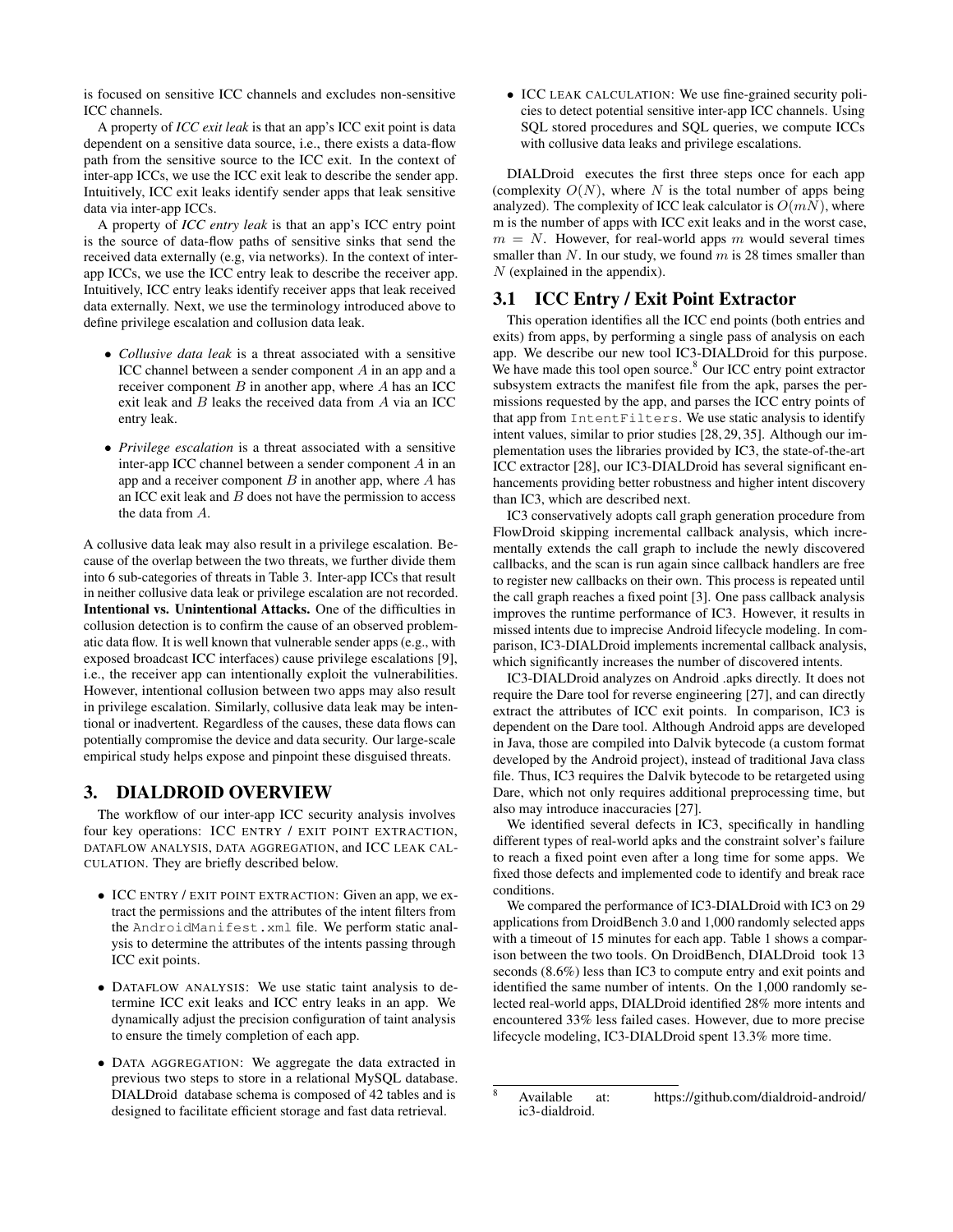Table 1: Comparisons of our ICC extractor tool IC3-DIALDroid with the state-of-the-art IC3, in terms of robustness, accuracy, and runtime on benchmark apps and 1,000 real-world apps. Our tool identifies 28% more intents and has 33% fewer failed cases for real-world apps.

|             |        | DroidBench 3.0 |      | 1,000 Real-World Apps |         |       |  |
|-------------|--------|----------------|------|-----------------------|---------|-------|--|
|             | Failed | Intents        | Time | Failed                | Intents | Time  |  |
|             |        | found          |      |                       | found   |       |  |
| IC3         |        | 27             | 151s | 123                   | 30,640  | 43hrs |  |
| <b>Ours</b> |        | 27             | 138s | 83                    | 39,080  | 48hrs |  |

#### 3.2 Dataflow Analyzer

We considered the three state-of-the-art static analysis tools for Android apps, 1) FlowDroid [3], 2) Amandroid [35], and 3) Droid-Safe [15], to build a dataflow analyzer. While DroidSafe [15] claims to be the most precise static analysis tool, it is 20 to 50 times slower compared to FlowDroid and Amandroid. While both the FlowDroid and the Amandroid offered similar runtime performances, we found that FlowDroid rarely failed to analyze an app. Therefore, we build our Dataflow analyzer based on the FlowDroid, but make several pragmatic improvements.

1) *Number of sources / sinks*: Static taint analysis requires a set of sources (e.g., originating methods of sensitive data, such as API calls to retrieve a user's location) and a set of sinks (e.g., methods through which data can exit the application or device). The number of sources / sinks in an app impacts the taint analysis time. To manage the number of sources and sinks, the dataflow analyzer analyzes an app in two steps. First, for each of the ICC exit points, we investigate if the intents sent through that point can potentially include any sensitive information (i.e., determine the ICC exit leaks). The dataflow analyzer labels the sensitive API calls identified by SuSi [31] as sources and labels all the methods that initiate ICCs as sinks. Second, for each of the ICC entry points, we investigate if the data extracted from intents can potentially flow out of the application (i.e., determine the ICC entry leaks). The dataflow analyzer labels the methods to access intent data (e.g., getIntent, and onActivityResult) as sources and labels all sinks identified by SuSi [31] as sinks.

2) *Retry with a less precise configuration*: We used two types of configuration for the dataflow analyzer.

*High precision configuration*: This configuration supports a contextsensitive algorithm with an access path length  $= 3$ . In this configuration, the dataflow analyzer builds the complete taint paths. (An access path is of the form  $a.b.c$ , where  $a$  is a local variable or parameter and  $b$  and  $c$  are fields. The variable  $a.b.c$  has an access path length  $= 2$ . An access path length  $= 0$  means a simple local variable or parameter (i.e., in this case  $a$ ) [3].)

*Low precision configuration*: This configuration supports a context insensitive algorithm, which does not consider calling context. It is significantly faster, but may have false positives. In this configuration, the access path length is set to 1 and the dataflow analyzer only identifies the sources and sinks, but skips building the complete taint paths.

By default, the dataflow analyzer runs with the high precision configuration. However, if a precision-analysis fails to complete within our specified time (i.e., 5 minutes), DIALDroid abandons the analysis, and retries with the low precision configuration. To recover from possible deadlocks, we limit the analysis time for each app to 20 minutes (i.e., if the analysis for an app does not complete within 20 minutes, DIALDroid abandons that analysis).

# 3.3 Data Module and ICC Leak Calculator

The data module of DIALDroid aggregates the attributes of an

app extracted by the ICC entry / exit point extractor (Section 3.1) and the dataflow analyzer (Section 3.2). The data module stores the aggregated data in a MySQL database. DIALDroid leverages the power of relational databases to overcome scalability issues. Relational databases provide efficient data storage. More importantly, modern relational database management systems facilitate powerful query capabilities to easily transform and retrieve data. DIALDroid uses a highly normalized database schema to efficiently store data and uses indexes on the comparison attributes to support efficient query computation. Our database is composed of 42 tables with a total of 161 attributes. A supplementary website<sup>9</sup> provides a detailed diagram of the database schema.

Algorithm 1 A SQL query to detect inter-app ICC based collusive data leaks.

```
SELECT sender.app AS senderapp, idl.method,
        idl.leak_path AS sender_app_path, receiver.app AS
        receiverapp, entryLeaks.leak_path AS
        receiver_app_path, entryLeaks.leak_receiver,
        icc_type FROM SensitiveChannels
2 INNER JOIN Applications sender ON
        SensitiveChannels.fromapp=sender.id
   INNER JOIN Applications receiver ON
        SensitiveChannels.toapp=receiver.id
   INNER JOIN EntryPoints ep ON
        ep.class_id=SensitiveChannels.entryclass
   5 INNER JOIN ICCEntry_DataLeaks entryLeaks ON
        entryLeaks.entry_point_id=ep.id
6 INNER JOIN ICCExit_DataLeaks idl ON
        idl.exit_point_id=SensitiveChannels.exitpoint
   LEFT JOIN Intent Extras ON
        Intent_Extras.intent_id=SensitiveChannels.intent_id
       either no data is passed via putExtra
     WHERE (Intent_Extras.id IS NULL) or
10 -- OR data is passed via putExtra and receiver path
         also contains the key
11 (Intent_Extras.extra IS NOT NULL AND
         entryLeaks.leak_path LIKE CONCAT
         ('%',Intent_Extras.extra,'%'))
```
We implement the key calculateSensitiveChannels procedure inside the database as a SQL stored procedure. This design minimizes potential data transmission delays and leverages the speed, optimization, and efficient queries provided by the database management systems. Because all the inter-app ICC threats in our attack model concern sensitive ICC channels (specifically, requiring ICC exit leaks in sender apps), it is unnecessary to compute ICC links for the intents that cannot possibly contain any sensitive information. It drastically reduces the computation complexity.

While matching explicit intents are straightforward, the resolution of an implicit intent involves matching the action, category and data fields with compatible IntentFilter, known in the Android development guide as action test, category test, and data test, respectively. We write SQL queries to compute all the sensitive ICC links originating via implicit intent from a specific app. Due to the complex matching rules, we create two SQL procedures: categorytest(intent\_id,filter\_id) and datatest(intent\_id,filter\_id), which implement the category test and data test, respectively. Queries to compute ICC channels via explicit intents are much simpler. Algorithm 3 in the appendix shows the pseudocode for calculating sensitive ICC channels to and from an app.

For computing privilege escalations, we test if the receiver app in a sensitive ICC channel has permissions to access the data transmitted via the carried intent. For computing collusive data leaks, we check if a sensitive ICC channel is joining an ICC exit leak in an app

<sup>9</sup> https://github.com/dialdroid-android/dialdroid-db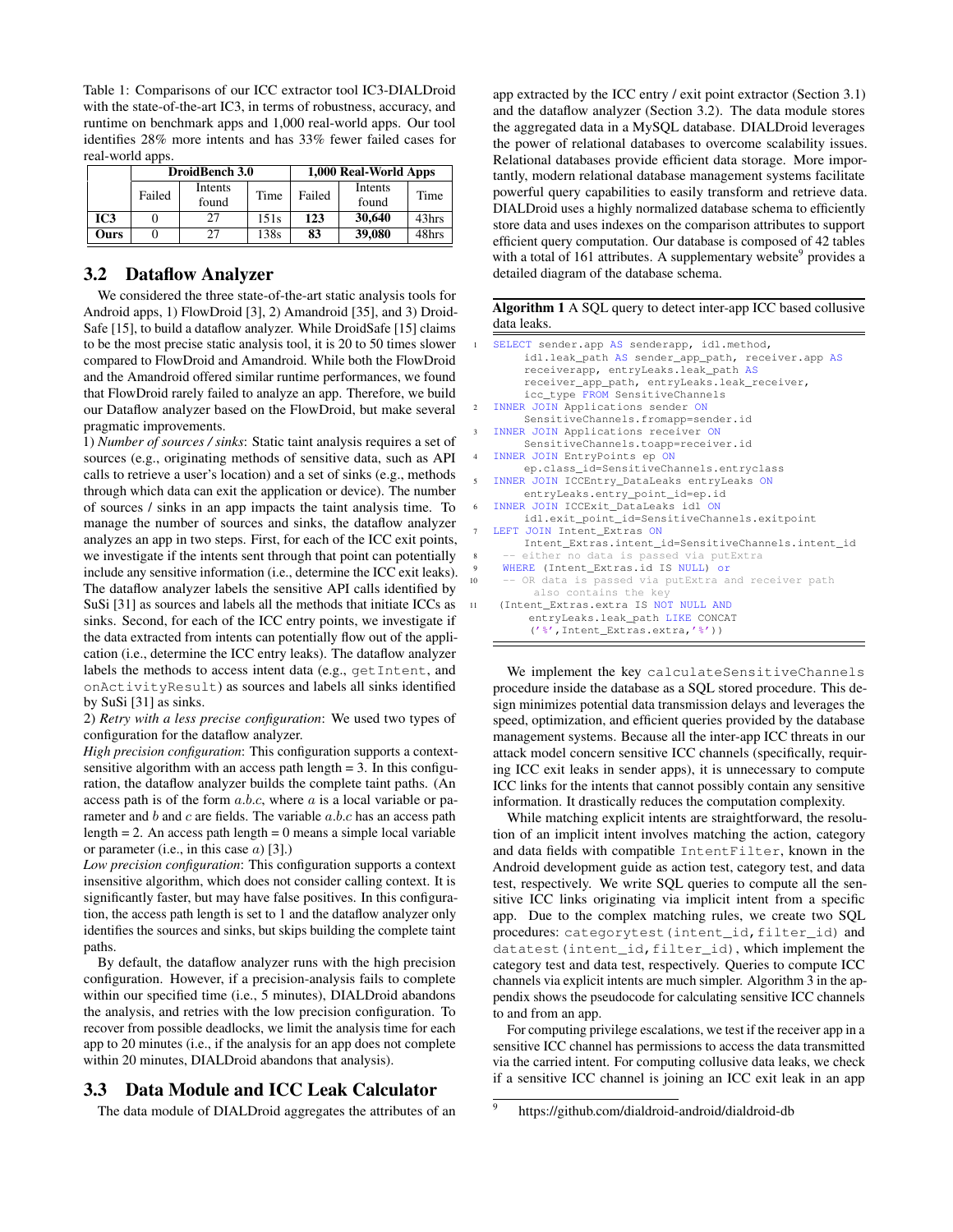with an ICC entry leak in another app. We show an example query for detecting collusive data leaks in Algorithm 1. In addition, our supplementary website provides scripts to generate all the SQL procedures and the SQL queries.

The intent resolution in DIALDroid is based on the libraries provided by IC3. However, in some cases, string analysis in IC3 cannot accurately determine possible values and therefore generates safe over-approximated sets (e.g., '.\*', a regular expression matching any string constant) [28]. A recent study found that 95% of the ICC links generated by the intents with attributes (i.e., package, component, action, or category) resolved as '.\*' were infeasible [26]. Therefore, the strict intent matching rules implemented by our ICC leak calculator ignores such over-approximated regular expressions. While this modification may introduce a few false negatives, it greatly reduces the number of false positives in the subsequent detection.

# 4. EVALUATION AND FINDINGS

Our evaluation aims to answer the following questions.

- 1. How does DIALDroid compare with other inter-app ICC analysis tools (namely IccTA+ApkCombiner and COVERT), in terms of both detection accuracy and runtime over benchmark apps? (In Section 4.1) Similarly, for conventional intra-app ICC analysis? (In Section B.1 in the appendix)
- 2. Are there explicit-intent based privilege escalation or collusive data leak pairs? How many cases are via implicit intent based ICCs? Which threat is more common, privilege escalation or collusive data leak? (In Section 4.2)
- 3. What are the detected app pairs and what do they leak? (Case studies in Section 4.3)
- 4. How many apps have ICC exit leaks? How many apps have the ICC entry leaks? What is the distribution of sensitive ICC channels across app categories? (In Sections 4.4 and 4.5)
- 5. What are the top 10 leaked permissions in privilege escalation cases? What categories of Google Play apps cause the most collusive data leaks? (In Section 4.6)
- 6. What are the reasons for unintended ICCs with mismatched data types? (In Section 4.7)
- 7. How long does DIALDroid take to analyze hundreds of thousands of real-world Android apps? (In Section 4.8)

In addition, we also released a benchmark consisting of realworld apps for comparing the detection capabilities for collusive data leaks. Unless specified, experiments were conducted on a Dell Tower Precision 7810 workstation running Ubuntu 14.04LTS 64bit with 16 core Intel Xeon 2.4GHz CPU, 64GB RAM, and an SSD drive. We enlisted four virtual machines for the large-scale experiment in 4.8.

We evaluate both real-world apps and benchmark suites. Our three datasets are described below.

• *Dataset I (Benchmarks).* We evaluate benchmarks below.

DroidBench 3.0: DroidBench is the most comprehensive benchmark suite to evaluate the effectiveness of Android taint analysis tools. Among the 174 test cases provide by the DroidBench 3.0 $^{10}$ , 10 test-cases aim to evaluate intra-app leaks and 11 test-cases aims to evaluate inter-app collusions.

DroidBench (IccTA): IccTA introduced 23 test cases for intra-app leaks and 6 test-cases for inter-app leaks and are available in the IccTA branch <sup>11</sup> of the DroidBench.

ICC-Bench: ICC-Bench<sup>12</sup>, introduced by Amandroid [35], provides 11 test cases for Intra-app leaks. While ICC-Bench did not mention about inter-app leaks, we found and verified 9 inter-app leaks in ICC-Bench.

For inter-app ICC analysis, our comparison is on 21 inter-app ICC test cases from these benchmark suites. We also evaluate 44 intra-app ICC test cases for completeness. A test case may contain multiple ICC leaks.

- *Dataset II (Google Play apps).* Dataset II consists of 100,206 most downloaded Android apps (as of June, 2015) belonging to 16 popular categories from Google Play. Table 7 in the appendix shows the distribution of the apps across the categories.
- *Dataset III (All real-world apps).* Dataset III (total 110,150 apps) consists of all apps from Dataset II as well as 9,944 malware apps from Virus Share.

## 4.1 Inter-app ICC Benchmark

Table 2 shows the benchmark comparison results of our inter-app ICC analysis. DIALDroid has the highest precision  $^{13}$  (100%), the highest recall  $^{14}$  (91.2%), and the highest F-measure (0.95) among the three tools. IccTA performed poorly (12.5% recall), mainly because ApkCombiner was unable to combine the majority of the app pairs (62%). For the successfully combined apks, IccTA can only detect the inter-app leaks that are in DroidBench-IccTA (i.e., the benchmark that was developed by the same authors). Due to inaccurate intent resolutions, COVERT reported a high number of false positives (323). COVERT failed to detect all inter-app leaks from the DroidBench 3.0.

We performed manual inspection on our failed cases. Among the 21 inter-app pairs, nine lead to privilege escalation. DIALDroid was able to detect five of those with a 100% precision and 55.5% recall. DIALDroid failed to report transitive (indirect) privilege escalations (i.e., data leaked via an intermediate component with the same level of permissions as the source component). In contrast, COVERT failed to report any of those nine privilege escalations.

We compare the inter-app analysis runtime of COVERT, IccTA+ApkCombiner, and DIALDroid, with 57 randomly selected apps from Google Play Market. Out of the 1,596 pairs, ApkCombiner was able to combine only 501 pairs (31%) and IccTA took 203 hours to complete on the combined apps. COVERT ran for 26 hours and then crashed during the formal model generation step [4]. In comparison, DIALDroid took 6.1 hours to complete. It only abandoned two apps, as DIALDroid was unable to finish within 20 minutes during those two cases.

For completeness, benchmark evaluation on intra-app ICCs is described in Section B.1 in the appendix.

#### 4.2 Threat Breakdown for Dataset II

We break down the threats into six disjoint categories, which are listed as threat types I to VI in Table 3. The categories are disjoint in that an inter-app ICC belongs to one and only one category. Some sender apps may appear in ICCs of multiple categories. We then run

- <sup>12</sup> https://github.com/fgwei/ICC-Bench<br><sup>13</sup> Procession is the nanomtoge of identifies
- $13$  Precision is the percentage of identified cases that are true leaks.
- Recall is the percentage of present leaks that are detected.

<sup>10</sup> https://github.com/secure-software-engineering/DroidBench/ tree/develop

 $\frac{11}{11}$  https://github.com/secure-software-engineering/DroidBench/ tree/iccta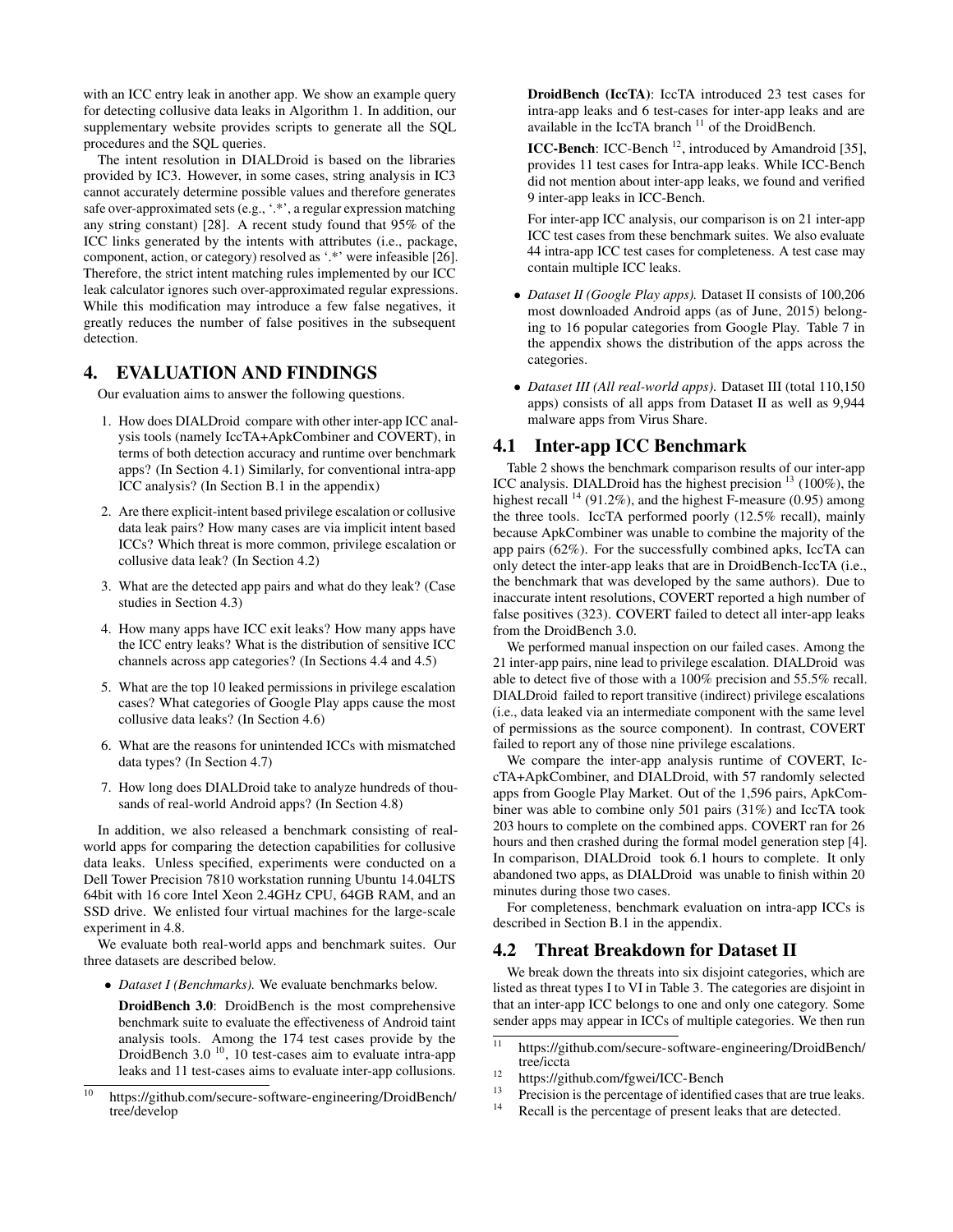Table 2: Comparisons on inter-app ICC analysis with DroidBench 3.0, DroidBench (IccTA branch), and ICC-Bench. Multiple circles in one row means multiple inter-app collusions expected. An all-empty row: no inter-app collusions expected and none reported. †indicates the tool crashed on that test case.

| <b>Source App</b>                                    | <b>Destination App</b>     | # ICC Exit                            | # ICC Entry    | <b>Privilege</b>  |                    | $\overline{\text{IccTA}}$ + | <b>DIALDroid</b>                                   |  |
|------------------------------------------------------|----------------------------|---------------------------------------|----------------|-------------------|--------------------|-----------------------------|----------------------------------------------------|--|
|                                                      |                            | Leaks (Dest.)                         | Leaks (Sink)   | <b>Escalation</b> | <b>COVERT</b>      | <b>ApkCombiner</b>          | (Ours)                                             |  |
| DroidBench 3.0                                       |                            |                                       |                |                   |                    |                             |                                                    |  |
| <b>SendSMS</b>                                       | Echoer                     |                                       | 3              | ✓                 | ( )                | ()                          | $\mathcal{O}(P)$                                   |  |
| StartActivityForResult1                              | Echoer                     | $\overline{2}$                        | 3              | $\checkmark$      | OO                 | nn                          | $\overline{\bigcirc\bigcirc\bigcirc}$              |  |
| DeviceId_Broadcast1                                  | Collector                  | $\overline{2}$                        |                | ✓                 | ∩                  | $\bigcirc$ t                | $\bigodot(\mathbf{P})$                             |  |
| DeviceId ContentProvider1                            | Collector                  | $\overline{2}$                        |                | ✓                 | ∩                  | Οt                          | ⊘                                                  |  |
| DeviceId OrderedIntent1                              | Collector                  | 3                                     |                | $\checkmark$      | ∩                  | ∩t                          | $\circledcirc$                                     |  |
| DeviceId_Service1                                    | Collector                  | $\mathbf{1}$                          |                | ✓                 | ∩                  | $\overline{\bigcirc}$ t     |                                                    |  |
| Location1                                            | Collector                  | $\overline{c}$                        | 1              | $\checkmark$      |                    | ∩∩t                         | $\overline{\textcircled{\odot}\textcirc}$          |  |
| Location Broadcast1                                  | Collector                  | 3                                     |                | $\checkmark$      | ΩŌ                 | <b>OOt</b>                  | $\textcircled{\odot} \textcircled{\scriptsize{P}}$ |  |
| Location_Service1                                    | Collector                  | 2                                     |                | $\checkmark$      |                    | $\bigcap$                   |                                                    |  |
| Incorrect app pairings                               |                            |                                       |                |                   | $(172*)$           | $\overline{\ddagger}$       |                                                    |  |
|                                                      |                            | DroidBench (IccTA branch)             |                |                   |                    |                             |                                                    |  |
| startActivity1_source                                | startActivity1_sink        |                                       | 2              |                   | $\odot$            | $\odot$                     | ⊘                                                  |  |
| startSevice1_source                                  | startService1_sink         |                                       | $\overline{2}$ |                   | $\overline{\odot}$ | $\overline{\odot}$          | $\overline{\odot}$                                 |  |
| sendbroadcast1 source                                | sendbroadcast1_sink        | 1                                     | $\overline{2}$ |                   | $\overline{\odot}$ | $\overline{\odot}$          | $\overline{\odot}$                                 |  |
| Incorrect app pairings                               |                            |                                       |                |                   | $(104*)$           | $\ddagger$                  |                                                    |  |
|                                                      |                            | <b>ICC-Bench</b>                      |                |                   |                    |                             |                                                    |  |
| implicit_action                                      | implicit_src_sink          |                                       |                |                   | $\odot$            | $\bigcirc$ t                | $\odot$                                            |  |
| implicit_action                                      | implict_nosrc_sink         |                                       | 1              |                   | $\odot$            | $\bigcap$                   | $\odot$                                            |  |
| implicit_mix1                                        | implicit_mix2              |                                       |                |                   | ∩                  | ੇ।                          | $\odot$                                            |  |
| implicit_mix2                                        | implicit_mix1              |                                       | $\overline{2}$ |                   | $\overline{\odot}$ | ੋ।                          | $\odot$                                            |  |
| implicit_src_nosink                                  | implicit_src_sink          | $\mathbf{1}$                          | 1              |                   | $\overline{\odot}$ |                             | $\overline{\odot}$                                 |  |
| implicit_src_nosink                                  | impliict_nosrc_sink        | 1                                     |                |                   | $\overline{\odot}$ |                             | $\overline{\odot}$                                 |  |
| implicit_src_nosink                                  | implicit_action            |                                       |                |                   | $\overline{\odot}$ | ∩                           | $\overline{\odot}$                                 |  |
| impilicit_src_sink                                   | implicit_action            |                                       |                |                   | $\overline{\odot}$ | O.                          | $\overline{\odot}$                                 |  |
| impilicit src sink                                   | implicit nosre sink        |                                       |                |                   | $\overline{\odot}$ |                             | $\odot$                                            |  |
| Incorrect app pairings                               |                            |                                       |                |                   | $(47*)$            | $\ddagger$                  |                                                    |  |
|                                                      |                            | Sum, Precision, Recall, and F measure |                |                   |                    |                             |                                                    |  |
| True positive $(\heartsuit)$ , higher is better      |                            |                                       |                |                   | 11                 | 3                           | 22                                                 |  |
| False positive $(*)$ , lower is better               |                            |                                       |                |                   |                    | 0 <sup>†</sup>              | $\Omega$                                           |  |
| False negative $(\bigcap)$ , lower is better         |                            |                                       |                |                   |                    | 20                          | $\overline{2}$                                     |  |
| <b>Precision, </b> $p = \mathcal{O}/(\mathcal{O}+*)$ |                            |                                       |                |                   | 3.3%               | $100\%$ t                   | $100\%$                                            |  |
| Recall, $r = \mathcal{O}/(\mathcal{O}+\mathcal{O})$  | 45.8%<br>12.5%<br>$91.2\%$ |                                       |                |                   |                    |                             |                                                    |  |
| F-measure = $2pr/(p+r)$                              |                            |                                       |                |                   |                    | 0.22                        | 0.95                                               |  |

 $\odot$  = a correct warning, \*= a false warning,  $\odot$  = a missed leak,  $\odot$  = a privilege escalation reported,  $\ddot{a}$  = did not test or N/A.

■ Since we were unable to execute IccTA+ApkCombiner on most of the pairs, it's precision value is misleading and does not reflect it's actual performance.

DIALDroid on Dataset II (Google Play apps). For each threat type, we summarize our findings in Table 3. Because Google Play market is known to deploy app vetting mechanisms (e.g., Google Bouncer), it is reasonable to assume the apps in Dataset II have passed some single-app screenings.

We found no collusive data leaks or privilege escalations based on explicit intents, i.e., no inter-app ICCs of Threat Types I, II, III. This result suggests that explicit intent based collusion is very rare. (They might exist, but are out of the scope of our dataset.) Therefore, collusion analysis needs to be focused on implicit intents based ICCs, as opposed to explicit intents.

For inter-app ICCs via implicit intents, we distinguish three cases: both collusive data leak and privilege escalation in Threat IV, privilege escalation without collusive data leak in Threat Type V, and collusive data leak without privilege escalation in Threat VI. We highlight some key results next. The most severe threat type is Threat IV, where collusive data leak and privilege escalation occur simultaneously. We found 16,712 app pairs originating from 33 sender apps that exhibit both collusive data leak and privilege escalation behaviors via implicit intents. Because of the sensitive data from the sender app is leaked externally by the receiver app and the receiver app is under the disguise of having fewer permissions, apps in Threat IV is the most serious.

It is not surprising that we observe a huge number (1,785,102) of

inter-app ICC channels with the privilege escalation threat in Threat V. Some app pairs may have multiple ICC channels between them. Interestingly, these 1,785,102 ICCs with privilege escalation threat originate from only 62 problematic sender apps.

For Threat Type VI (collusive data leak without privilege escalation), we found 6,783 such app pairs originating from 21 sender apps. That is, these app pairs exhibit collusive data leak behaviors; however, the receiver apps do not gain new permission privileges, i.e., the receiver apps have the authorization to access the received data. In addition, we found that a large number (20) of sender apps in Threat Type VI are also sender apps in Threat Type IV. We performed case studies for each of the Threat Types IV, V, and VI in Section 4.3. Some cases in Threat Type VI suggest that the collusive data leaks are unintentional.

*Cases with HTTP and SMS Sinks:* We want to identify the collusive data leak cases (of Threat Types IV or VI) that exfiltrate the sensitive information to remote destinations. We recompute the results with a small set of relevant sensitive sink methods, namely java.net.URL, android.telephony.SmsManager, and org.apache.http.HttpResponse. For Threat Type IV, we found 325 problematic app pairs with 16 distinct sender apps and 32 distinct receiver apps. There are a total of 1,054 Type IV ICCs. For Threat Type VI, the numbers are smaller. We found 19 pairs, with 12 senders and 3 receivers, and a total of 63 problematic ICCs. Our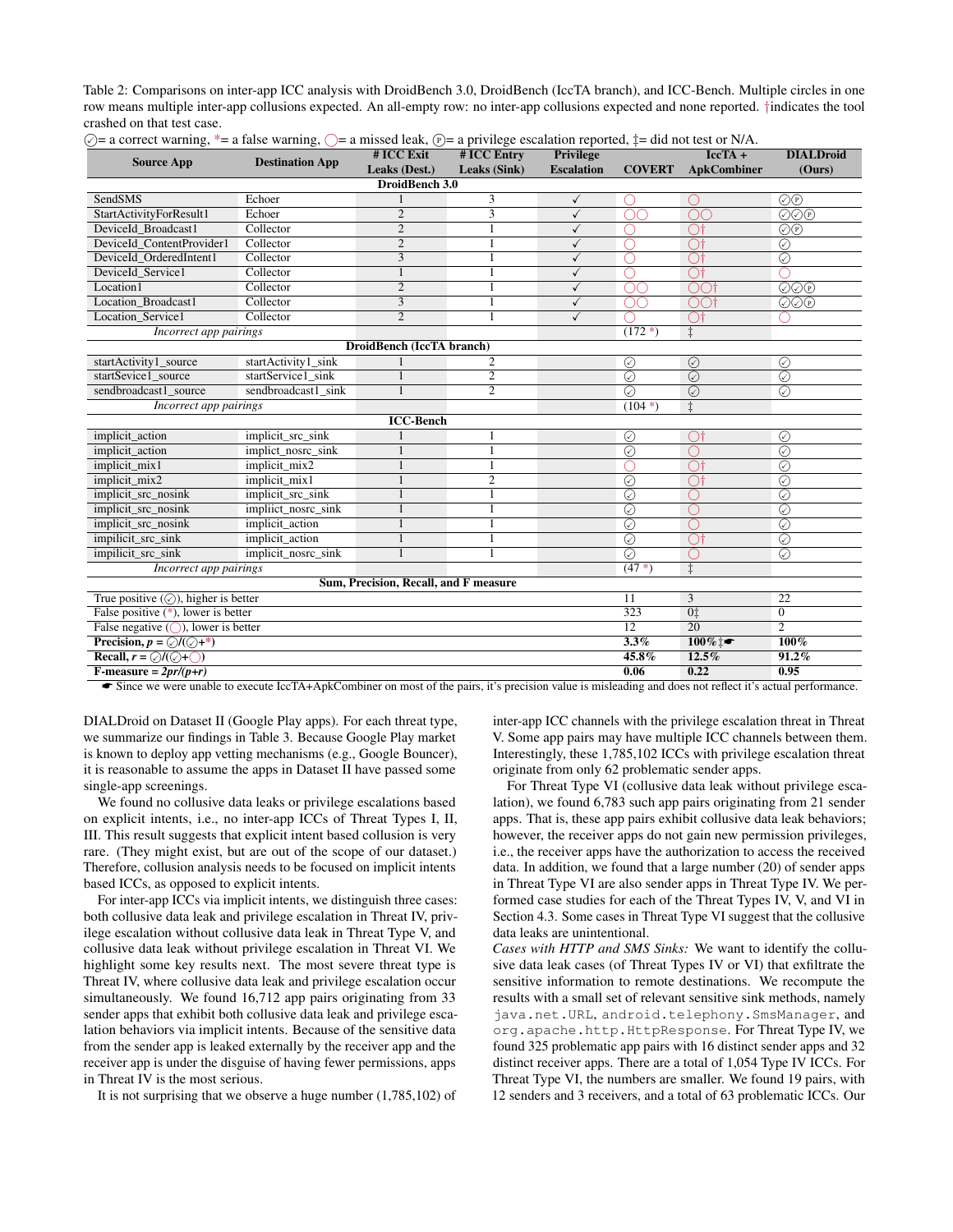Table 3: Summary of problematic inter-app ICC channels in each threat category. Sender apps and receiver apps are from Google Play Market. All the ICC channels shown are sensitive with ICC exit leaks in the sender apps (as defined in Section 2). Privilege escalation and collusive data leak are defined in Section 2.

| Categorization |                  |                   |          | <b>Results</b>    |                     |                  |                  |  |
|----------------|------------------|-------------------|----------|-------------------|---------------------|------------------|------------------|--|
| <b>Threat</b>  | <b>Collusive</b> | <b>Privilege</b>  | Intent   | # of Distinct     | # of Distinct       | <b>Total ICC</b> | Total            |  |
| <b>Type</b>    | Data Leak        | <b>Escalation</b> | Type     | <b>Source App</b> | <b>Receiver App</b> | <b>Channels</b>  | <b>App Pairs</b> |  |
|                | Yes              | Yes               | Explicit | U                 |                     | O                |                  |  |
| Н              | No               | Yes               | Explicit |                   |                     | 0                | 0                |  |
| Ш              | Yes              | No                | Explicit | $\Omega$          | $\theta$            | 0                | $\Omega$         |  |
| IV             | Yes              | Yes               | Implicit | 33                | 1.792               | 77.104           | 16.712           |  |
|                | N <sub>0</sub>   | Yes               | Implicit | 62                | 44.514              | 1,785,102        | 1,032,321        |  |
| VI             | Yes              | No                | Implicit | 21                | 1.040               | 34,745           | 6.783            |  |

case study in Section 4.3 gives an example SMS-based collusive data leak.

*Same-developer Privilege Escalations:* We found 200 inter-app ICCs with same-developer privilege escalation. Same developer refers to that the sender and receiver apps have the same developer name. All such cases belong to Threat Type V and are related to location permissions (both fine and coarse). 194 ICCs appear somewhat benign, as only the country name  $(\text{getCountry}() )$ is involved. However, the other 6 privilege escalation ICCs appear more serious. They involve 3 pairs of apps (1 pair from Alamex Ltd and 2 pairs from NexTag Mobile) and specific locations (getLastKnowLocation()). Our case study in Section 4.3 gives an example of the same-developer privilege escalation cases.

# 4.3 Case Studies

#### Threat TYPE IV [escalation w/ collusive data leak]

1) com.ppgps.lite→de.ub0r.android.websms. The source app provides the real-time flight information to the pilots of paramotor, paraglider, glider or ultra light planes. com.ppgps.PPGpSActivity retrieves a user's location (i.e., getLastKnownLocation) and sends it via an implicit intent (action = android.intent.action.VIEW, Mime-Type= vnd.android-dir/mms-sms). The sink app lets a user send free or low-cost SMS messages via various web services. de.ub0r.android.websms.WebSMS defines an intent-filter to accept the above intent. Upon receiving the intent, the WebSMS activity retrieves and parses the data sent via sms\_body field and leaks it via SMS to a phone number. Since the sink app does not have the permission to access location, it leads to both privilege escalation and collusive data leak.

2) com.codalata.craigslistchecker→qubecad. droidtocad. The source app helps users search craiglist worldwide. com.codalata.craigslistchecker retrieves SIM serial number (i.e., getSimSerialNumber, permission =android.permission.READ\_PHONE\_STATE)<br>and sends via implicit intent (action= and sends via implicit intent (action= android.intent.action.SEND, Mime-Type=plain- /text). The sink app is a location recording app. qubecad.droidtocad.activities.AddDocument-Activity defines an intent-filter to accept the above intent. Upon receiving the intent, the AddDocumentActivity activity retrieves and parses the data sent via android.intent.extra.TEXT field

and leaks it to a log. Since the sink app does not have permission to access phone state, it leads to both a privilege escalation and a collusion.

#### Threat TYPE V [escalation w/o collusive data leak]

1) Same developer: com.nextag.android→com.thingbuzz. Both apps are developed by the Nextag Mobile. The sender app compares price across different e-commerce sites. com.nextag.android retrieves the user's

location(i.e., getLastKnownLocation, permission =android.permission.ACCESS\_FINE\_LOCATION) and sends that via an implicit intent (*action* =

android.intent.action.MAIN, *category* =android. intent.category.INFO/ android.intent.-

category.LAUNCHER). The receiver app, which provides shopping advice to users, defines an intent-filter to accept the above intent. However, com.thingbuzz does not have the permission to access user's location, this ICC communication leads to escalated privileges.

2) Different developers: com.biganiseed.ladder.trial  $\rightarrow$  ee.showm. The sender app provides a VPN connection. com.biganiseed.ladder.trial retrieves network information (i.e., getActiveNetworkInfo, permission =android.permission.ACCESS\_NETWORK\_STATE)

and sends that via an implicit intent (*action* = android.intent.action.SENDTO). The receiver app, which controls EE TV, defines an intent-filter to accept the above intent. However, ee.showm does not have the permission to access network information, this ICC communication leads to escalated privileges.

#### Threat TYPE VI [collusive data leak w/o escalation]

com.ccmass.fotoalbumgpslite→com.ventri.cake- .retrica. The sender app organizes photos based on the locations where photos were taken. com.ccmass.fotoalbumgpslite retrieves user's location (i.e., getLatitude and getLongtitude, permission =android.permission.ACCESS\_FINE\_LOCATION)

and sends that via an implicit intent (action android.media.action.IMAGE\_CAPTURE). The receiver app, which takes photos with various filters, defines an intent-filter to accept the above intent. Since com.ventri.cake.retrica have the permission to access location information, this ICC communication does not lead to escalated privileges. But upon reception, com.ventri.cake.retrica leaks the data to a log and therefore causes a collusion.

#### Threat TYPE IV, V, VI [vulnerable sender app]

App com.koranto.mkmn provides prayer times for Muslims around the world. The MainActivity of com.koranto.mkmn.activities retrieves the user's location (i.e., getLastKnownLocation, permission =android.permission.ACCESS\_FINE\_LOCATION) and sends it via an implicit intent (*action*=android.intent.action.SEND, *MimeType* = text/plain).

We found 1,540 receiver apps that can possibly accept this intent. Among those possible receivers, 32 apps and the resulting interapp ICCs exhibit both collusive data leak and privilege escalation behaviors (Type IV), 839 apps and the resulting ICCs exhibit only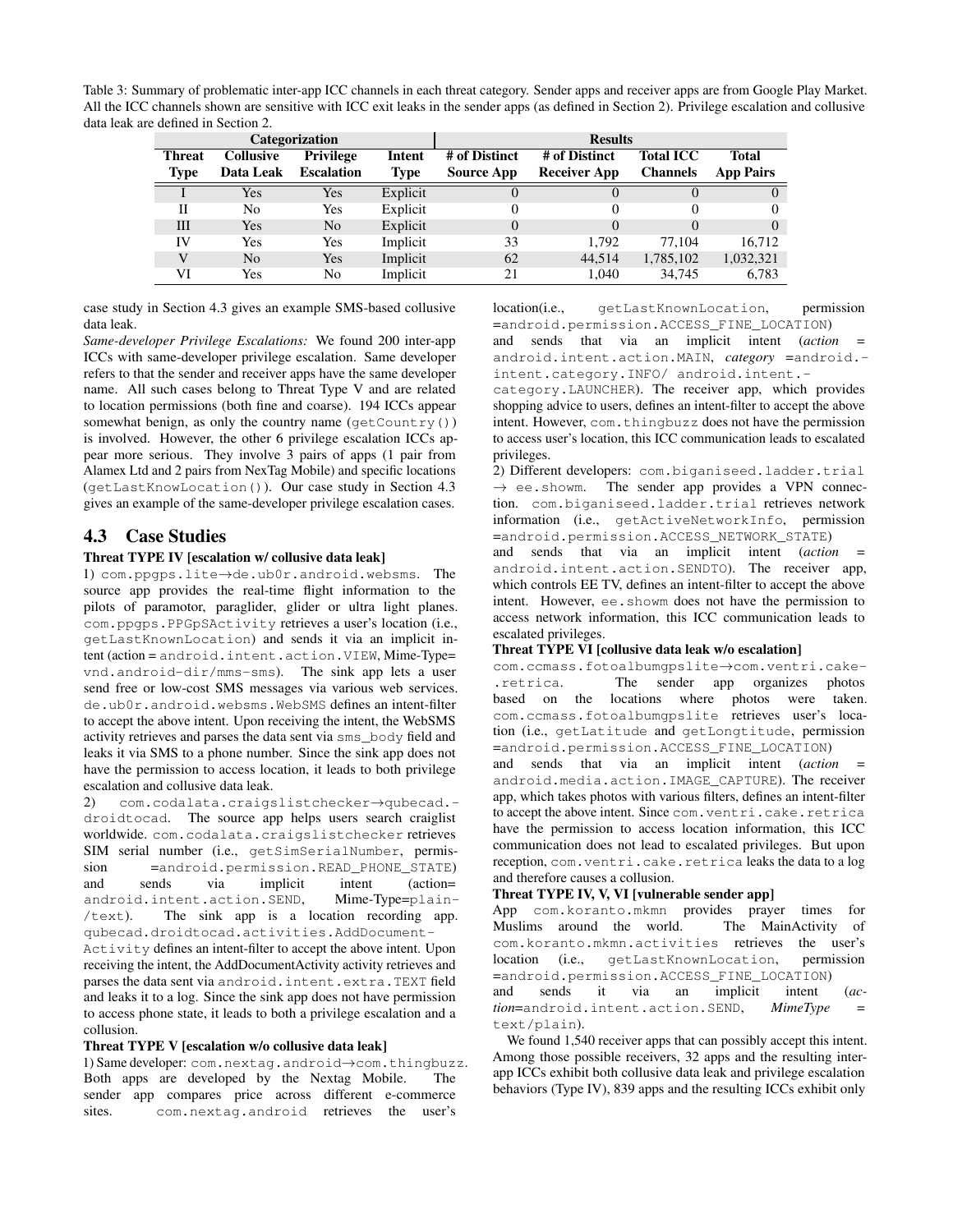privilege escalations (Type V), and 7 apps and the resulting ICCs exhibit only collusive behaviors (Type VI).

For example, br.com.coderev.acumapa, which provides an acupuncture map overlaid on the image captured by the camera, can receive this intent and write the retrieved location information to a file (Type IV). do. adoubleu.toy, which is an integrated diary and messenger app without access to user's location, can accept this intent (Type V). com.du.android, which is a to-do list management app with access to user's location, can accept this intent, extract location information sent via android.intent.extra.TEXT, and leak it to a log (Type VI).

It is extremely challenging for us to infer the *true* intentions behind these implicit-intent based collusive data leak or privilege escalation behaviors. Is the developer's intention malicious (e.g., for deliberately evading detection or stealing sensitive data) or benign (e.g., due to poor programming practices)? We further discuss the security implications in Section 5.

#### 4.4 Statistics on ICC Exit and Entry Leaks

For Dataset III, the number of sender apps with ICC exit leaks is an order of magnitude fewer than the number of receiver apps with ICC entry leaks. Specifically, DIALDroid identified a total of 30,453 ICC exit leaks that are caused by 3,372 sender apps (3.06% of the total apps). DIALDroid identified a total of 249,263 ICC entry leaks that are caused by 32,855 receiver apps (29.82% of the total apps).

Out of the 3,372 sender apps with ICC exit leaks, 1,792 of them  $(\approx 1.62\%$  of total apps) initiate sensitive ICC channels (more information in Section 4.5). Although it does not necessarily mean that the remaining apps are threat-free, as they may communicate with apps outside of our dataset, the number of problematic sender apps is somewhat surprisingly small. However, because of the use of implicit intents in the inter-app ICCs, these 1,792 sender apps generate millions of ICC links (presented in Section 4.5).

Figure 1 in the appendix shows the percentages of leaking apps out of each app category. For Google Play apps, Personalization has the highest percentage of apps with ICC exit leaks (in sender apps), which is only slightly lower than the Virus Share category. For ICC entry leaks in receiver apps, the percentages are rather high across all the Google Play app categories, with Photography and Business being the highest.

#### 4.5 Statistics on Sensitive ICCs

For Dataset III, DIALDroid found 5,715,046 ( $\approx$  5.7 million) potentially sensitive ICC channels. Most of the  $(\approx 99.6\%)$  sensitive ICC channels are inter-app, and the rest are intra-app. These sensitive ICC channels originate from only 1,792 apps.

Table 4 shows how the sender apps involved in sensitive ICC channels or collusive data leaks are distributed across different app categories for Dataset III. Intuitively, this table summarizes the problematic sender apps and their categories. We highlight the categories with at least one percentage over 7%.

For Google Play apps, Transportation (11.18%) and Travel & Local (9.05%) apps initiate the most sensitive ICC channels, which is most likely due to passing the user's location information to another app. In contrast, this category has a relatively low percentage of collusive data leak cases, which indicates the location or other sensitive information being passed is likely consumed by the receiver app, as opposed to being leaked via disk output or network output. Personalization and entertainment categories have high percentages of problematic sender apps for both types of inter-app ICC threats.

In comparison, sender apps from Virus Share are involved in a substantially higher number of detected sensitive ICC channels

Table 4: The distribution of sensitive ICC channels and collusive data leaks among app categories for Dataset III. An app may have multiple sensitive ICC channels.

| Category                  | $%$ of<br>total<br>Apps | % sensitive<br><b>ICC</b><br>channels<br>(origin) | $\%$<br>collusive<br>data<br>leaks<br>(origin) |
|---------------------------|-------------------------|---------------------------------------------------|------------------------------------------------|
| Books & Reference         | 7.40%                   | 0.01%                                             | $0.00\%$                                       |
| <b>Business</b>           | 5.40%                   | $0.00\%$                                          | $0.00\%$                                       |
| Comics                    | 1.87%                   | $0.00\%$                                          | $0.00\%$                                       |
| Communication             | 0.05%                   | 0.05%                                             | 0.04%                                          |
| <b>Entertainment</b>      | 7.43%                   | 4.49%                                             | $8.97\%$                                       |
| Lifestyle                 | $6.69\%$                | 0.03%                                             | 0.11%                                          |
| Medical                   | 1.64%                   | $0.00\%$                                          | $0.00\%$                                       |
| <b>Personalization</b>    | 6.75%                   | 17.09%                                            | 13.31%                                         |
| Photography               | 7.30%                   | 4.33%                                             | $6.35\%$                                       |
| Productivity              | 6.88%                   | 0.01%                                             | $0.59\%$                                       |
| Shopping                  | 5.75%                   | 2.16%                                             | $1.57\%$                                       |
| Social                    | 6.24%                   | $3.23\%$                                          | 1.84%                                          |
| <b>Sports</b>             | 6.40%                   | 2.14%                                             | 4.41%                                          |
| <b>Tools</b>              | 7.36%                   | 2.66%                                             | $7.16\%$                                       |
| <b>Transportation</b>     | 5.74%                   | 11.18%                                            | 3.29%                                          |
| <b>Travel &amp; Local</b> | 3.04%                   | $9.05\%$                                          | 0.02%                                          |
| <b>Virus Share</b>        | 9.03%                   | 43.18%                                            | 52.33%                                         |

Table 5: Top permissions leaked via privilege escalation in Dataset III.

| <b>Permission</b>                         | # Cases   |
|-------------------------------------------|-----------|
| android.permission.ACCESS_FINE_LOCATION   | 1,155,301 |
| android.permission.ACCESS_COARSE_LOCATION | 1,163,769 |
| android.permission.READ_PHONE_STATE       | 880,645   |
| android.permission.ACCESS_WIFI_STATE      | 433,887   |
| android.permission.ACCESS_NETWORK_STATE   | 486       |
| android.permission.BLUETOOTH              | 153       |
| Total:                                    | 3,634,241 |

and collusive data leaks, which is expected. Although they account for 9.03% of the apps in Dataset III, 43.18% of the sensitive ICC channels and 52.33% of the collusive data leaks are originated from apps in Virus Share. The high percentage (52.33%) of collusive data leaks originating from malware apps indicates that malware apps actively seek and transfer sensitive information.

### 4.6 Permission and Method Distributions

Table 5 shows the number of different permissions leaked via all privilege escalation scenarios for Dataset III. Recall that Dataset III includes Google Play apps and apps from Virus Share. The results suggest that user's location, device information, and current cellular network information are overwhelmingly more likely to be transferred to apps that do not have corresponding access permissions. The permission ACCESS\_NETWORK\_STATE gives the app authorization to access NetworkManager to monitor network connections, which is useful for device fingerprinting. Similarly, the permission ACCESS\_WIFI\_STATE provides the access to WifiManager and can be used for fingerprinting.

Table 6 (first two columns) shows the most common sensitive source methods in collusive data leak cases in Dataset III. Methods to uniquely identify a user (i.e., getDeviceId, getConnectionInfob and getSubscriberId) are the most common sources of ICC leaks. Other common sources include methods to retrieve a user's location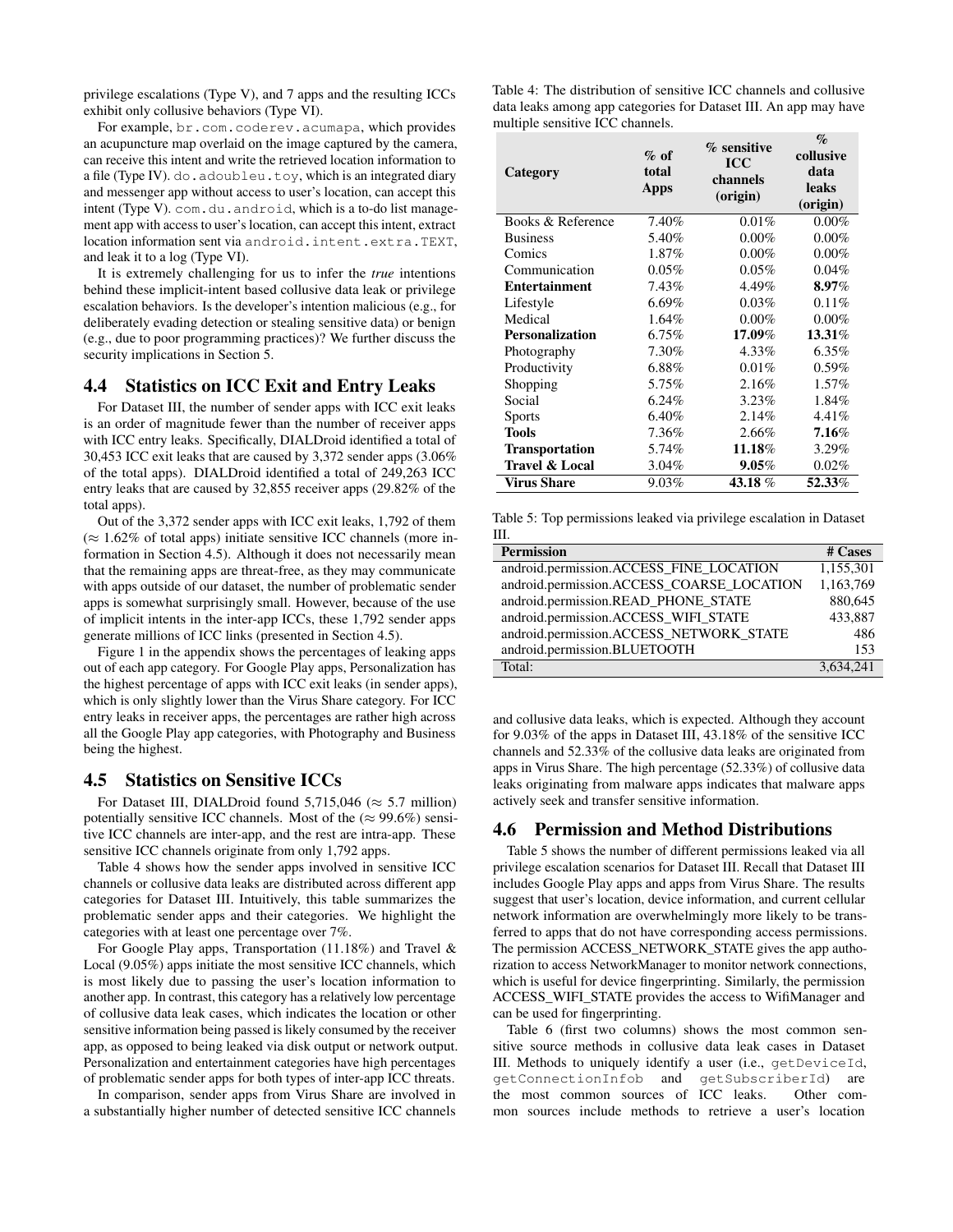(i.e., getLastKnownLocation, getLatitude, and getLongtitude). Similarly, Table 6 (last two columns) shows the most common sensitive sink methods. SharedPreferences and Log are the mostly used for collusive data leaks. Other APIs are related to file, network, and SMS. In Section 5, we discuss how relaxing sensitive source and sink definitions impacts the results.

Table 6: Top sensitive source and sink methods involved in collusive data leaks in Dataset III.

| <b>Sensitive Source</b> | $\%$   | <b>Sensitive Sink</b>        | $\mathcal{G}_0$ |
|-------------------------|--------|------------------------------|-----------------|
| getDeviceId             | 36.69% | android.content.SharedPrefs  | 49.0%           |
| getConnectionInfo       | 33.44% | android.util.Log             | 48.3%           |
| getSubscriberId         | 4.36%  | java.io.OutputStream         | 1.1%            |
| getLastKnownLocation    | 4.32%  | java.net.URL                 | 0.9%            |
| getLongitude            | 4.18%  | java.io.FileOutputStream     | 0.7%            |
| getLatitude             | 4.03%  | org.apache.http.HttpResponse | 0.1%            |
| getSimSerialNumber      | 3.09%  | android.telephony.SmsManager | 0.03%           |
| getLine1Number          | 2.78%  |                              |                 |
| getActiveNetworkInfo    | 2.10%  |                              |                 |
| getCountry              | 1.35%  |                              |                 |
| others                  | 3.65%  |                              |                 |

## 4.7 Unintended ICCs & Inaccurate Manifests

The main source of false positives in our detection is unintended ICCs with mismatched data types. We randomly selected 10 app pairs (4 of Type IV, 5 of Type V, and 1 of Type VI) and manually investigated their decompiled source code. The pairs have distinct receiver apps. We found 5 receiver apps overclaim the types of data it can receive in their Manifest files. For those apps, the sensitive intents pass our static action test, category test, and data test, which are equivalent to Android's runtime tests. However, the code in the receiver app is not designed to process the sensitive incoming intent. At runtime, the receiver app may crash or simply do nothing. For example, for a pair with Threat Type IV, we found that the source app com.americos.selfshot sends implicit intent with data field "android.intent.extra.TEXT" containing user's device ID. However, the code in a matched receiver app qubecad.droidtocad assumes the data field in the incoming intents to be file paths. This suggests that this inter-app ICC is not intended. Unintended ICCs with mismatched data types may lead to false positives.

The fundamental reason for these false positives is loose or no restrictions on incoming data in the receiver app's Manifest file. If the format of incoming data is not well specified, then Android system is likely to assume the receiver app can receive all types of data at runtime. Judging based on our manual analysis, such cases are quite common. We discuss this issue further in Section 5.

#### 4.8 Runtime on 110K Apps

For scalability evaluation, we measure how long DIALDroidtakes to analyze our largest dataset, Dataset III with 110,150 apps. We used four virtual machines, each with 4 processor-cores, 64GB RAM, and 1 TB hard drive to analyze the apps. We stored the results to a MySQL database hosted on a server with an eight-core processor and 80GB RAM. The ICC Leak Calculator module of DIALDroid computed all the sensitive ICC channels among the 110,150 apps in 82 minutes. This computation is fast, because although the total number of ICC links is huge, the percentage of sensitive ones is extremely low (about 0.57% as estimated by our experiment. <sup>15</sup> Non-sensitive entries are not touched in the computation. Our relational database schema is efficient and consumes only 6.3 GB space for storing the information for 110,150 apps.

DIALDroid was able to analyze more the 80% of the apps within five minutes. The average analysis time per app was 3.45 minutes. Figure 3 in the appendix shows the distribution of analysis time for the applications. Adding the individual analysis time for each app (i.e., as if all the apps were analyzed on a single machine), DIALDroid took a total of 6,339.6 hours to analyze the 110,150 apps. DIALDroid was able to complete 83.6% of the apps with a high precision configuration within five minutes (Section 3.2). For 10.7% of the apps, DIALDroid timed out in high precise configuration but was able to analyze successfully within five minutes when retried with a low precision configuration (Section 3.2). For the remaining 5.7% of the apps, DIALDroid failed to complete the analysis within the specified execution limit (20 minutes). Table 7 in the appendix shows statistics of the apps and our program analysis.

New benchmark released. In order to validate the detected collusion pairs and privilege escalations, we inspected the taint paths reported by DIALDroid. We further validated the leaks through manual inspections on the code. We converted the .apk files to .jar files using the dex2 jar <sup>16</sup> tool. We decompiled the . jar files to Java source code using a Java decompiler<sup>17</sup>. We manually inspected the source codes to verify leaks. Based on our manual verification, we have compiled a benchmark suite, DIALDroid-Bench<sup>18</sup>, to test inter-app collusion. Currently, the suite contains 30 *real-world* apps from the Google play. To our knowledge, this is the first such benchmark using real-world apps, as opposed to proof-of-concept apps.

### 5. DISCUSSION AND LIMITATIONS

Unintentional leaks and escalations. Although the reported collusive data leak and permission escalation cases may be unintentional (e.g., due to insecure design or poor development practices), these apps still pose threats to user's sensitive data and device. Several lessons can be learned by developers in order to prevent or reduce such threats. ICC sender apps should avoid transferring sensitive data through Activity or Service based implicit intents. Permission checking is needed for Broadcast intent with sensitive information. Whenever possible, explicit intents are preferred for communicating sensitive data between apps. For receiver apps, enforcing strict restrictions for each entry point (e.g., add pathPattern in intentFilter) reduces unintended and unexpected ICCs.

Sensitive source and sink definitions. The choice of sensitive source and sink impacts the number of reported ICC anomalies. A smaller set of sensitive sources and sinks generates a smaller number of alerts. For example, as shown in Table 6, android.util.Log accounts for 48.3% of the sensitive sinks (in receiver apps) in the detected ICC leaks. When excluding both Log and SharedPreferences from the sensitive sink list, our query returns a much reduced number (15,109) of collusive ICC links.

Our sensitive sources and sinks definitions follow SuSi [31], which includes Android logging and SharedPreferences. In the latest Android OS, the logged information is visible only to the app itself, which reduces its risk. However, advanced logging-based exploits (e.g., LogCat and CatLog) are still possible. Thus, our evaluation includes logging as a sensitive sink in our evaluation. SharedPreferences are key-value pairs maintained by the Android system. An app can read and write the value associated with the

We first computed all the possible ICC links originating from 1,000 randomly selected applications and obtained  $\approx$  21.8 million ICC links originating from those 1,000 apps. Among those  $\approx$  21.8 million ICC links, only 124K ( $\approx$  0.57%) ICC links were sensitive, i.e., sensitive ICC channels as defined in Section 2. The rest of them do not carry sensitive data.

 $\frac{16}{17}$  https://github.com/pxb1988/dex2jar

 $17$  http://jd.benow.ca/

https://github.com/dialdroid-android/dialdroid-bench/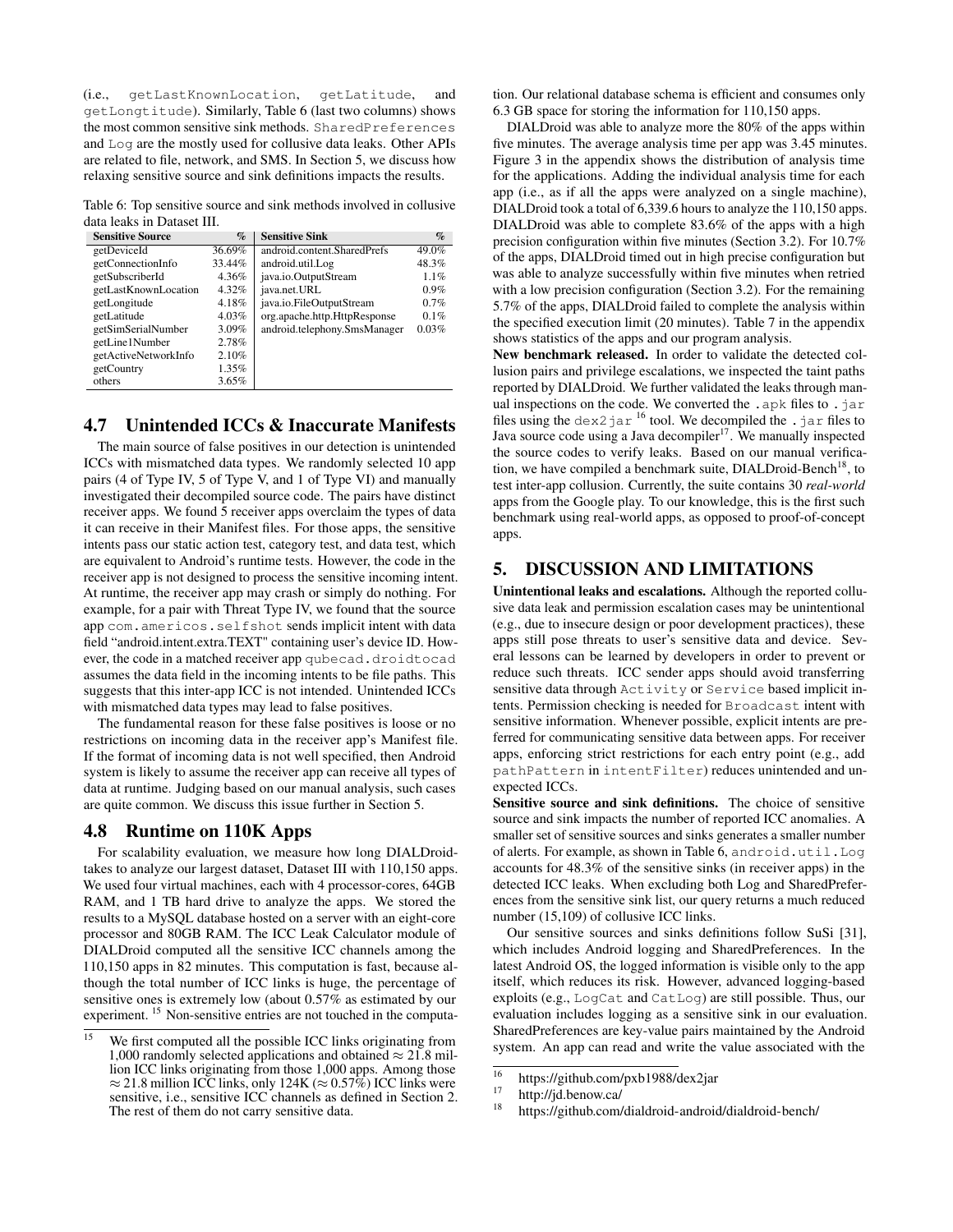key. There are three modes for SharedPreferences: private (i.e., accessible only by the owner app), world-read (i.e., others can read), and world-write (i.e., others can read and write). In virtually all taint analyses, SharedPreference is labeled sensitive. Even if it is configured as private, other components of the same app can access it resulting in sensitive data flows.

The advantage of DIALDroid is that its database backend allows security analysts to easily adjust and customize sensitivity definitions to refine query results. In Section 4.2, we show the recomputed results with a much smaller sink set consisting of java.net.URL, android.telephony.SmsManager, and org.apache.http.HttpResponse.

App chain length. Three or more apps can possibly create a chain with ICC links to leak data. For example, three apps,  $A$ ,  $B$ , and  $C$ , create an ICC chain, where app A transfers sensitive information to app  $B$  via an ICC exit leak; app  $B$  then leaks that information to app C. A chain of three or more apps is a special case of two app-based ICC collusion, where the receiver app leaks data extracted from an intent by initiating another ICC (i.e., ICC entry leak with ICC initiation methods as sink). Therefore, DIALDroid reports A→B link described above as an inter-app collusion.

Among the three benchmarks evaluated in Section 4, DIAL-Droid identified following two scenarios in the ICC-Bench, where three components work together to leak sensitive information.

- 1. implicit5. $MainActivity \rightarrow implicit5.FooActivity \rightarrow$ implicit5.HookActivity
- 2. implicit6.MainActivity  $\rightarrow$  implicit5.FooActivity  $\rightarrow$ implicit5.HookActivity

Although we did not find any chain of more than two components among the 110K real-world apps, DIALDroid is capable of identifying such chains.

Risk prioritization. Security analysts need usable tools to prioritize the investigation of reported threats. Because of the quadratic growth of possible inter-app ICCs in the number of apps, this prioritization is a key to the usability. Relaxing the definitions of sensitive sources and sinks (i.e., smaller sets) reduces the number of alerts generated. In addition, quantitative metrics can be developed to prioritize the risks based on the type of inter-app sensitive ICC flows, through machine learning methods. PRIMO [26] can also be utilized to triage the ICC links detected by DIALDroid.

User applications. Although DIALDroid is for marketplace owners, Android users can also benefit from this tool. For example, enterprise users can check possible inter-app collusions using DI-ALDroid before allowing certain apps to be installed on the devices of their employees. Moreover, a large-scale public database similar to ours, when regularly updated, can be queried by users to find out possible inter-app communications to or from a particular app.

Limitations. Existing static analysis approaches are ineffective against the unintended ICCs problem caused by mismatched data (described in Section 4.7). The reason is that one needs to *infer* the intended data type that an app sends or receives based on how the code preceding or following an ICC. Such static semantic code inference is challenging and remains an open problem.

Similar to most other approaches based on static analysis, our approach shares some inherent limitations. For example, DIAL-Droid can resolve reflective calls only if their arguments are string constants. As mentioned in Section 3.3, since our strict intent matching rules ignore overapproximated regular expressions, DIAL-Droid may fail to compute some ICC links.

As we have mentioned in Section B.1, DIALDroid loses field sensitivity when intent objects carrying sensitive information goes through ICC channels, which can result in false positive collusion identification. DIALDroid uses a regular expression string search within the ICC entry leak path for the source data keys. As we encountered in startActivity6 test case, this search may return false positives if the path contains any string that contains the key as a substring. We manually inspected 30 taint paths from real-world collusion pairs identified in our study and did not observe any such occurrence.

To enable large scale analysis, we limited our analysis time per app. Although DIALDroid failed to analyze only 5.7% of the applications within allocated time (i.e., 20 minutes), there is a possibility that some of those applications could cause collusions.

# 6. RELATED WORK

Collusion and privilege escalation. Davi *et al.* were the to describe the possibility of privilege escalation attacks in Android [10] and Marforio *et al.* gave a comprehensive description of possible collusion channels, including inter-app ICC [24]. Later Com-Droid provided the first comprehensive analysis of inter-app ICC based threats, including broadcast theft and activity hijacking [9]. Since ComDroid analyzed individual apps, it's results may overapproximate the number of sensitive inter-app ICC flows, regardless of how the data is consumed by the receiver app. In comparison, our pairwise analysis performs *end-to-end* data-flow analysis, which is more fine-grained. Requiring the receiver app to have ICC entry leaks (as defined in Section 2) reduces the number of false positives (i.e., false alarms) allowing security analysts to better prioritize their investigation.

Elish *et al.* pointed out that collusion detection solutions may suffer from high false positives without in-depth pairwise data-flow analysis [13]. Researchers pointed out a third type of inter-app ICC attacks besides collusions and privilege escalation, called private activity invocation due to the misconfiguration of the intent scopes [33]. A recent study also reported the presence of collusive attacks to promote the rankings of apps in the Chinese Apple marketplace [8].

Single-app security. For static analysis on single apps, many general-purpose solutions such as DroidSafe [15] and Amandroid [35] can identify sensitive data flows. Researches have also proposed several other techniques for specific detection purposes. For example, CHEX [23] is focused on detecting data flows that enable component hijacking within a single app. AppIntent uses symbolic execution to determine whether a data transmission is intended by the user through analyzing its compatibility with the required GUI-operation sequences [39]. AAPL [22] utilizes peer voting for privacy leakage detection together with data-flow analysis. Wolfe *et al.* uses supervised learning to classify malware families [36].

Several researchers have also used dynamic program analysis for screening single apps. TaintDroid [14] dynamically tracks the information flows and detects privacy leaks through Android system instrumentation. INTENTDROID [16] utilizes debug breakpoints to dynamically detect the unsafe handling of incoming messages to identify possible component hijacking. IntentFuzzer uses fuzzing framework to identify exposed and vulnerable interfaces [38]. IntelliDroid aims to generate inputs for dynamic analysis [37].

App-pair security. Most of the dynamic analysis solutions modify Android system to enforce security policies to prevent inter-app threats. XmanDroid is the first among such tools to demonstrate runtime collusion detection by enforcing policies on the combined permission set of app-pairs [5]. FlaskDroid enforces mandatory access control policies to prevent privilege escalation and collusion attacks [7]. IntentScope enforces security policies during dynamic intent forwarding [17].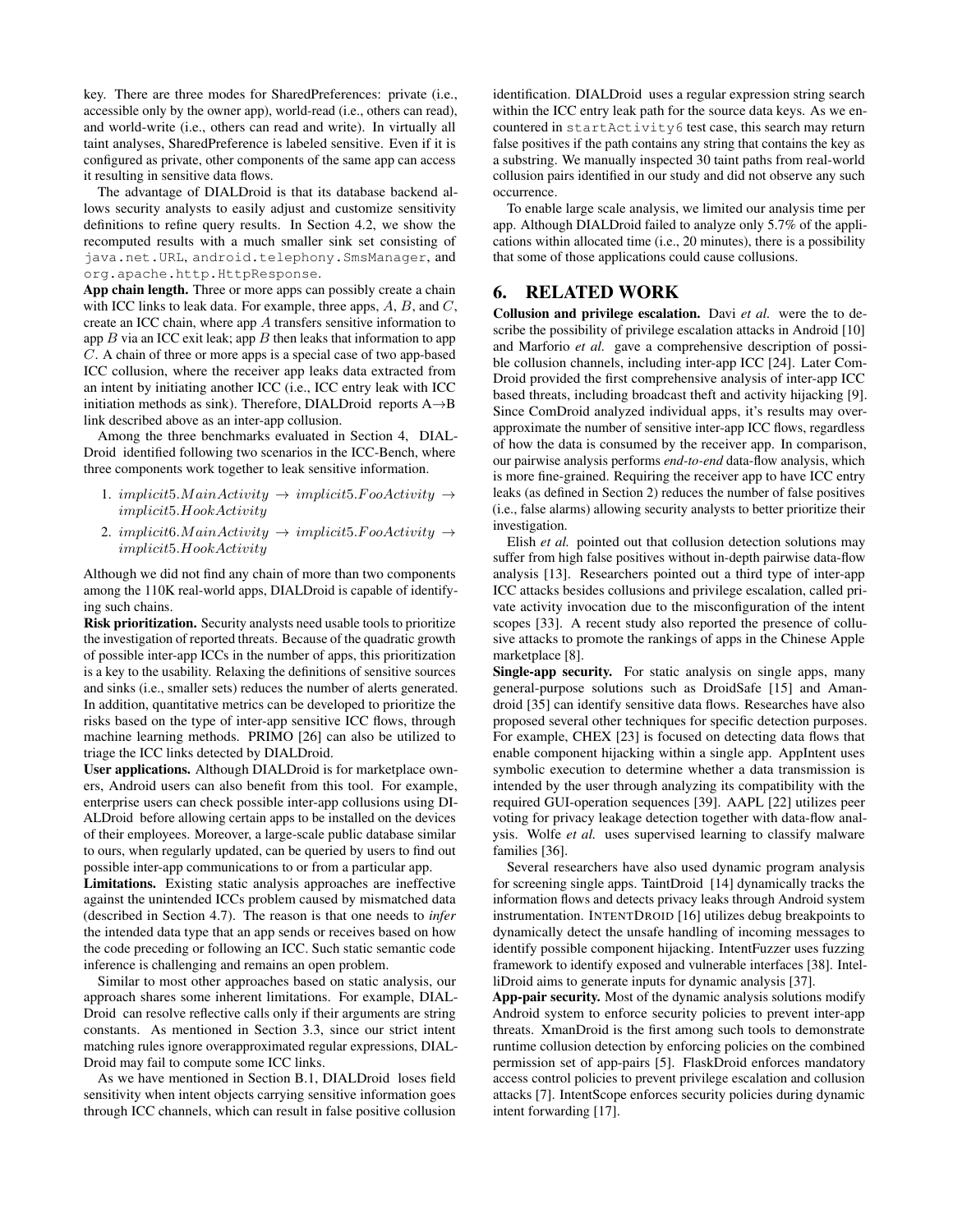However, these dynamic analysis based solutions are designed to analyze a small set of apps (e.g., ones that are installed on the same phone). However, these approaches do not scale to hundreds of thousands of apps. In comparison, our solution is designed for security analysts who maintain large-scale app marketplaces or even medium-scale proprietary marketplaces owned by an organization for its employees, e.g., only approved apps from the internal app marketplace are allowed to be installed.

Among the static analysis based solutions, IccTA+ApkCombiner uses a straightforward approach by two apps into a single app (e.g., using ApkCombiner [20]) and then apply the existing single-app static analysis (e.g., IccTA [21]) to identify inter-app threats. However, this approach performs a large number of redundant program analyses, which significantly slows down the computation as shown in our experiments. Our evaluation also shows that the combination mechanism of ApkCombiner is fragile and failed on majority of the app-pairs. DidFail [19] and COVERT [4]) perform the data-flow analysis only once per app. COVERT uses formal methods (namely model checking) to detect suspicious inter-app ICC flows [4] but we found COVERT's formal model generation process fragile and having low scalability. DidFail [19] uses an approach very similar to us, however the intent resolution and intent-matching process of DidFail performs poorly. Moreover, DidFail did not enforce security policies to reduce the search space (e.g., we only match intents that can potentially carry sensitive information), and therefore is not scalable. Finally, DidFail does not limit dynamically adjust the precision of static taint analysis, therefore often fails to complete analysis of apps even after long time. In comparison, we implement a pragmatic adaptive mechanism that dynamically determines the accuracy-performance tradeoff during static taint analysis. FUSE is aimed towards single-app analysis, but can be extended to build a multi-app information-flow graph [32]. FUSE's intra-procedural string analysis is limited and error-prone. Existing inter-app analysis tools were evaluated on tens or hundred of apps and none of the tools were evaluated on 110K apps like DIALDroid.

PRIMO estimates the likelihoods of inter-app ICC connections using a probabilistic technique and provides ICC-link probabilities computed based on empirical evidence [26]. Although PRIMO is not designed to be a complete ICC security detection tool, it provides useful complementary information to security analysts to focus on the risky ICCs that are the most likely to occur in practice.

Others. Researchers proposed automatic patch generation for mitigating hijacking [41]. Similarly, applying third-party security patches for privilege escalation and capability leaks was proposed by Mulliner *et al.* [25]. Kantola *et al.* developed a heuristic policy to guide developers in writing safer apps [18]. Zhang *et al.* proposed monitoring network activities to identify stealth malwares [40].

## 7. CONCLUSIONS AND FUTURE WORK

We reported our findings in a large-scale inter-app ICC analysis for detecting collusions and privilege escalations. Accuracy and scalability are our key features, which we achieved through a new general-purpose Android intent resolution tool, database query systems, and pragmatic program-analysis execution management. Besides superior accuracy and runtime compared with state-of-theart solutions, our analysis produces a number of real-world collusive data leak and privilege escalation pairs and a myriad of interesting statistics on ICC security. We have open-sourced our entire toolsuite on GitHub<sup>19</sup> and have made our database available<sup>20</sup> for other researchers.

# Acknowledgments

This research is supported by the DARPA APAC award FA8750-15- 2-0076. The authors would like to thank Barbara Ryder, Xinming (Simon) Ou, Timothy Fraser, Michael Gordon, Matthew Might, and Michael Ernst for their helpful suggestions and feedback.

## 8. REFERENCES

- [1] Y. Aafer, W. Du, and H. Yin. Droidapiminer: Mining API-level features for robust malware detection in Android. In *Proc. of the Security and Privacy in Communication Networks*, pages 86–103. 2013.
- [2] D. Arp, M. Spreitzenbarth, M. Hubner, H. Gascon, and K. Rieck. DREBIN: Effective and explainable detection of Android malware in your pocket. In *Proc. of the Network and Distributed System Security Symposium (NDSS)*, 2014.
- [3] S. Arzt, S. Rasthofer, C. Fritz, E. Bodden, A. Bartel, J. Klein, Y. Le Traon, D. Octeau, and P. McDaniel. Flowdroid: Precise context, flow, field, object-sensitive and lifecycle-aware taint analysis for android apps. In *Proc. of the 35th ACM SIGPLAN Conference on Programming Language Design and Implementation*, PLDI '14, pages 259–269, 2014.
- [4] H. Bagheri, A. Sadeghi, J. Garcia, and S. Malek. COVERT: Compositional analysis of Android inter-app permission leakage. *IEEE Transactions in Software Engineering*, 41(9):866–886, 2015.
- [5] S. Bugiel, L. Davi, A. Dmitrienko, T. Fischer, and A.-R. Sadeghi. XManDroid: A new Android evolution to mitigate privilege escalation attacks. *Technische Universität Darmstadt, Technical Report TR-2011-04*, 2011.
- [6] S. Bugiel, L. Davi, A. Dmitrienko, T. Fischer, A.-R. Sadeghi, and B. Shastry. Towards taming privilege-escalation attacks on Android. In *Proc. of the Network and Distributed System Security Symposium (NDSS)*, 2012.
- [7] S. Bugiel, S. Heuser, and A.-R. Sadeghi. Flexible and fine-grained mandatory access control on Android for diverse security and privacy policies. In *Proc. of the 22nd USENIX Security Symposium*, pages 131–146, 2013.
- [8] H. Chen, D. He, S. Zhu, and J. Yang. Toward Detecting Collusive Ranking Manipulation Attackers in Mobile App Markets. In *Proc. of the ACM Asia Conference on Computer and Communications Security (ASIACCS' 17)*, 2017.
- [9] E. Chin, A. P. Felt, K. Greenwood, and D. Wagner. Analyzing inter-application communication in android. In *Proc. of the 9th International Conference on Mobile systems, Applications, and Services*, pages 239–252, 2011.
- [10] L. Davi, A. Dmitrienko, A.-R. Sadeghi, and M. Winandy. Privilege escalation attacks on Android. In *Proc. of the International Conference on Information Security*, pages 346–360, 2011.
- [11] E. Duan. DressCode and its potential impact for enterprise, September 2016. http://blog.trendmicro.com/trendlabs-security-intelligence/ dresscode-potential-impact-enterprises/.
- [12] K. O. Elish, X. Shu, D. D. Yao, B. G. Ryder, and X. Jiang. Profiling user-trigger dependence for Android malware detection. *Computers & Security*, 49:255–273, 2015.
- [13] K. O. Elish, D. Yao, and B. G. Ryder. On the need of precise inter-app ICC classification for detecting Android malware collusions. In *Proc. of the IEEE Mobile Security Technologies (MoST)*, 2015.
- [14] W. Enck, P. Gilbert, S. Han, V. Tendulkar, B.-G. Chun, L. P.

 $\frac{19}{20}$  https://github.com/dialdroid-android/

http://amiangshu.com/dialdroid/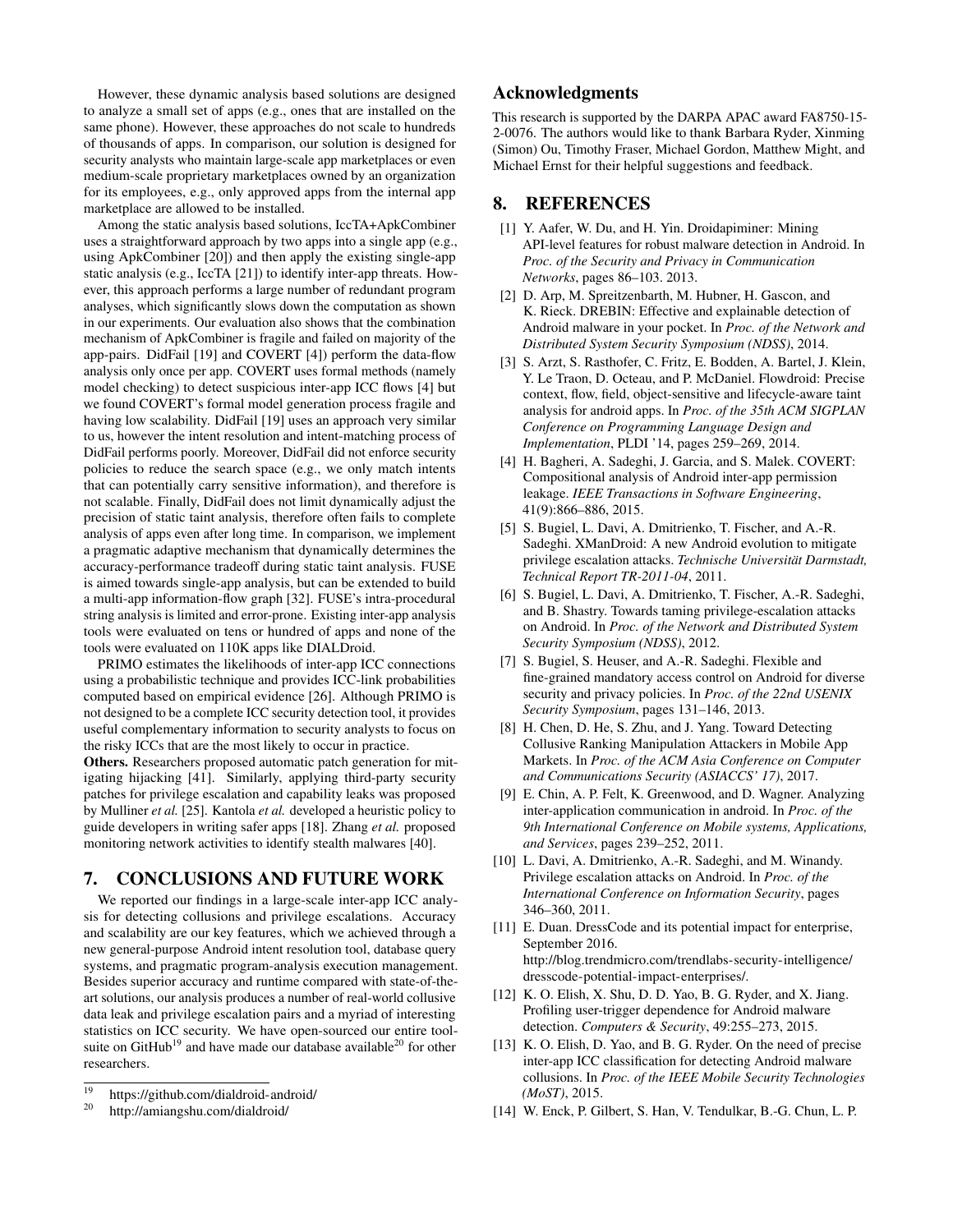Cox, J. Jung, P. McDaniel, and A. N. Sheth. Taintdroid: an information-flow tracking system for realtime privacy monitoring on smartphones. *ACM Transactions on Computer Systems (TOCS)*, 32(2):5, 2014.

- [15] M. I. Gordon, D. Kim, J. H. Perkins, L. Gilham, N. Nguyen, and M. C. Rinard. Information flow analysis of Android applications in DroidSafe. In *Proc. of the Network and Distributed System Security Symposium*, 2015.
- [16] R. Hay, O. Tripp, and M. Pistoia. Dynamic detection of inter-application communication vulnerabilities in Android. In *Proc. of the ACM International Symposium on Software Testing and Analysis*, pages 118–128, 2015.
- [17] Y. Jing, G.-J. Ahn, A. Doupé, and J. H. Yi. Checking intent-based communication in Android with intent space analysis. In *Proc. of the ACM Asia Conference on Computer and Communications Security*, pages 735–746, 2016.
- [18] D. Kantola, E. Chin, W. He, and D. Wagner. Reducing attack surfaces for intra-application communication in android. In *Proc. of the second ACM workshop on Security and privacy in smartphones and mobile devices*, pages 69–80, 2012.
- [19] W. Klieber, L. Flynn, A. Bhosale, L. Jia, and L. Bauer. Android taint flow analysis for app sets. In *Proc. of the 3rd ACM SIGPLAN International Workshop on the State of the Art in Java Program Analysis*, pages 1–6. ACM, 2014.
- [20] L. Li, A. Bartel, T. F. Bissyandé, J. Klein, and Y. Le Traon. Apkcombiner: combining multiple android apps to support inter-app analysis. In *IFIP International Information Security Conference*, pages 513–527. 2015.
- [21] L. Li, A. Bartel, T. F. D. A. Bissyande, J. Klein, Y. Le Traon, S. Arzt, S. Rasthofer, E. Bodden, D. Octeau, and P. McDaniel. IccTA: detecting inter-component privacy leaks in Android apps. In *Proc. of the IEEE/ACM 37th IEEE International Conference on Software Engineering*, pages 280–291, 2015.
- [22] K. Lu, Z. Li, V. P. Kemerlis, Z. Wu, L. Lu, C. Zheng, Z. Qian, W. Lee, and G. Jiang. Checking more and alerting less: Detecting privacy leakages via enhanced data-flow analysis and peer voting. In *Proc. of the Network and Distributed System Security Symposium (NDSS)*, 2015.
- [23] L. Lu, Z. Li, Z. Wu, W. Lee, and G. Jiang. CHEX: Statically vetting Android apps for component hijacking vulnerabilities. In *Proc. of the 2012 ACM conference on Computer and communications security*, pages 229–240, 2012.
- [24] C. Marforio, H. Ritzdorf, A. Francillon, and S. Capkun. Analysis of the communication between colluding applications on modern smartphones. In *Proc. of the Annual Computer Security Applications Conference*, pages 51–60, 2012.
- [25] C. Mulliner, J. Oberheide, W. Robertson, and E. Kirda. PatchDroid: Scalable third-party security patches for Android devices. In *ACM Annual Computer Security Applications Conference*, pages 259–268, 2013.
- [26] D. Octeau, S. Jha, M. Dering, P. McDaniel, A. Bartel, L. Li, J. Klein, and Y. Le Traon. Combining static analysis with probabilistic models to enable market-scale android inter-component analysis. In *Proc. of the 43rd Annual ACM SIGPLAN-SIGACT Symposium on Principles of Programming Languages*, pages 469–484, 2016.
- [27] D. Octeau, S. Jha, and P. McDaniel. Retargeting Android applications to Java bytecode. In *Proc. of the ACM SIGSOFT 20th International Symposium on the Foundations of Software Engineering*, pages 6:1–6:11, 2012.
- [28] D. Octeau, D. Luchaup, M. Dering, S. Jha, and P. McDaniel.

Composite Constant Propagation: Application to Android Inter-Component Communication Analysis. In *Proc. of the International Conference on Software Engineering (ICSE)*, pages 77–88, 2015.

- [29] D. Octeau, P. McDaniel, S. Jha, A. Bartel, E. Bodden, J. Klein, and Y. Le Traon. Effective inter-component communication mapping in Android: An essential step towards holistic security analysis. In *Proc. of the 22nd USENIX security symposium*, pages 543–558, 2013.
- [30] H. Peng, C. Gates, B. Sarma, N. Li, Y. Qi, R. Potharaju, C. Nita-Rotaru, and I. Molloy. Using probabilistic generative models for ranking risks of Android apps. In *Proc. of the ACM conference on Computer and communications security*, pages 241–252, 2012.
- [31] S. Rasthofer, S. Arzt, and E. Bodden. A machine-learning approach for classifying and categorizing Android sources and sinks. In *Proc. of the Network and Distributed System Security Symposium (NDSS)*, 2014.
- [32] T. Ravitch, E. R. Creswick, A. Tomb, A. Foltzer, T. Elliott, and L. Casburn. Multi-App security analysis with FUSE: Statically detecting Android app collusion. In *Proc. of the ACM Program Protection and Reverse Engineering Workshop*, 2014.
- [33] D. Sbîrlea, M. G. Burke, S. Guarnieri, M. Pistoia, and V. Sarkar. Automatic detection of inter-application permission leaks in Android applications. *IBM Journal of Research and Development*, 57(6):10–1, 2013.
- [34] R. Vallée-Rai, E. Gagnon, L. Hendren, P. Lam, P. Pominville, and V. Sundaresan. Optimizing java bytecode using the soot framework: Is it feasible? In *Proc. of the International conference on compiler construction*, pages 18–34, 2000.
- [35] F. Wei, S. Roy, X. Ou, et al. Amandroid: A precise and general inter-component data flow analysis framework for security vetting of Android apps. In *Proc. of the ACM SIGSAC Conference on Computer and Communications Security (CCS)*, pages 1329–1341, 2014.
- [36] B. Wolfe, K. Elish, and D. D. Yao. Comprehensive behavior profiling for proactive android malware detection. In *Proc. of the International Conference on Information Security*, pages 328–344. Springer, 2014.
- [37] M. Y. Wong and D. Lie. IntelliDroid: A targeted input generator for the dynamic analysis of Android malware. In *Proc. of the Network and Distributed System Security Symposium (NDSS)*, 2016.
- [38] K. Yang, J. Zhuge, Y. Wang, L. Zhou, and H. Duan. IntentFuzzer: Detecting capability leaks of Android applications. In *ACM Symposium on Information, Computer and Communications Security*, pages 531–536, 2014.
- [39] Z. Yang, M. Yang, Y. Zhang, G. Gu, P. Ning, and X. S. Wang. AppIntent: analyzing sensitive data transmission in Android for privacy leakage detection. In *Proc. of the ACM SIGSAC conference on Computer and communications security*, pages 1043–1054, 2013.
- [40] H. Zhang, D. Yao, N. Ramakrishnan, and Z. Zhang. Causality reasoning about network events for detecting stealthy malware activities. *Computers & Security*, 58:180–198, 2016.
- [41] M. Zhang and H. Yin. AppSealer: Automatic generation of vulnerability-specific patches for preventing component hijacking attacks in Android applications. In *Proc. of the Network and Distributed System Security Symposium (NDSS)*, 2014.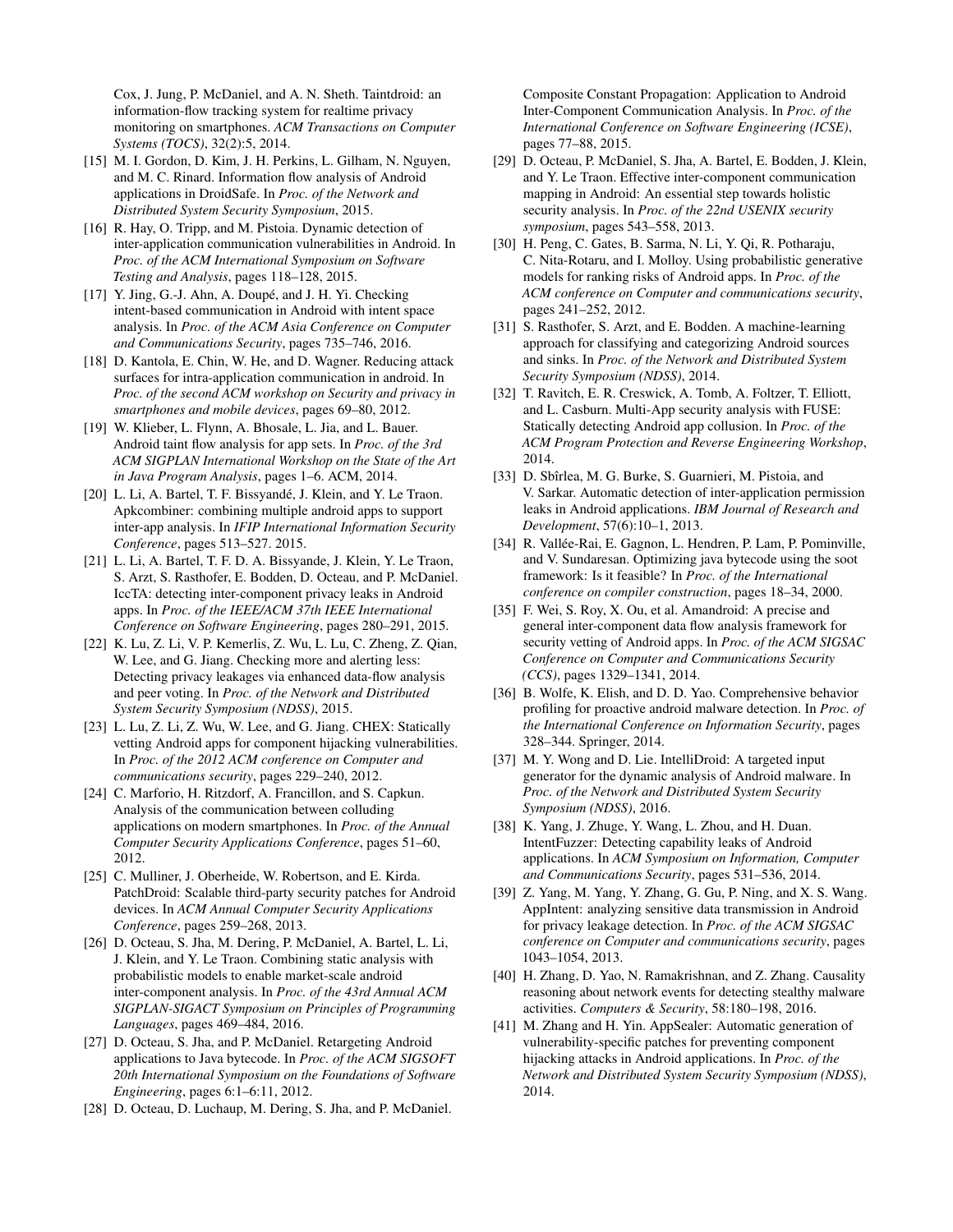# APPENDIX

# A. ALGORITHM PSEUDOCODE

#### Algorithm 2 DIALDroid's algorithm for computing ICC leaks to / from an Android app

1: System DIALDROID( $apkFile$ )  $\rightarrow$  Input: An Android apk file to analyze

- 2:  $\sum_{\text{permissions}}$   $\sum_{\text{ertransions}}$   $\sum_{\text{ertract permission}}$
- 3: permissions ← extractPermissions(apkFile)<br>4: entruPoints ← extractIntentFilters(ankFile
- 4:  $\text{entry Points} \leftarrow \text{extract} \text{Internet Filters}(\text{apkFile})$ <br>5:  $\text{exitPoints} \leftarrow \text{identifyExitPoints}(\text{apkFile})$
- $exitPoints \leftarrow identityExitPoints(apkFile)$   $\triangleright$  static analysis to determine the attributes of intents passing through the ICC exit points
- 6:  $\Rightarrow$  Subsystem: Dataflow Analyzer<br>7:  $timeout \leftarrow 300s$
- 7:  $timeout \leftarrow 300s$ <br>8: **try then**<br>9:  $iccEritLeaks$
- 

try then<br> $iccExitLeaks$ 9: iccExitLeaks ← identifyICCExitLeaks(apkF ile,  $\triangleright$  static analysis to identify ICC exit leaks with a high precise configuration

- 10: catchTimeoutException<br>11:  $iccExitLeaks$
- $identityICCExitLeaks(apkFile,$  $timeout, less PreciseConf)$   $\rightarrow$  precise configuration failed, try a less precise configuration
- 12: end try
- 
- 13: try then<br>14:  $icchtryLeaks \leftarrow$  $identityICCEntryLeaks(apkFile,$  $timeout, preciseConf)$   $\triangleright$  static analysis to identify ICC entry leaks with a high precise configuration
- 15: **catchTimeoutException**<br>16:  $iccEntruleaks$
- $iccEntryLeaks \leftarrow identityICCEntryLeaks(apkFile,$  $\label{eq:timeout} timeout, \emph{less} PreciseConf) \quad \mbox{$\triangleright$ precise configuration failed, try a}$ less precise configuration
- 17: end try
- 18:  $\Rightarrow$  Subsystem: Data Module<br>19:  $appId \leftarrow$   $saveTo$

 $\leftarrow$  saveToDatabase(permissions, entryPoints,  $exitPoints, iccExitLeaks, iccEntryLeaks)$   $\triangleright$  aggregate the data extracted by the Entry/Exit point extractor and Dataflow analyzer, and store in the DIALDroid db

- 20: . Subsystem: ICC Leak Calculator
- 21: calculateICCLeaks(appId) . compute ICC leaks to/from this app 22: end System

# B. ADDITIONAL RESULTS

On average, an app in Dataset III accesses  $\approx$  7 sensitive APIs and invokes  $\approx 13$  ICC calls. Results of Kruskal-Wallis tests suggest that some categories of apps access a higher number of sensitive APIs  $(\chi^2 = 5907.9, df = 16, p < 0.001)$  or make a higher number of ICC calls ( $\chi^2 = 3841.5, df = 16, p < 0.001$ ). Malware apps (in Virus Share) access a higher number of sensitive APIs or to invoke more ICC methods, as expected.

# B.1 Intra-app ICC Comparisons

We compare DIALDroid with four leading single-app ICC tools (Amandroid, IccTA, DroidSafe, and COVERT). The comparison is conducted on 44 intra-app ICC test cases from the three benchmarks. Table 8 shows the accuracy results of the five tools against the 44 intra-app test cases in three benchmarks. DIALDroid has the highest precision (94.1%), the third highest recall (74.4%), and the highest Fmeasure (0.83) among the five tools in our experiment. IccTA's intraapp detection accuracy is comparable to DIALDroid. DroidSafe achieves the highest recall (100%) supporting its claim regarding the most precise Android life cycle modeling. However, DroidSafe appeared weak on intent resolution. It reports the highest number of false positives (36). Amandroid missed the most on the leaks against the Service and Provider related test cases, suggesting likely insufficient lifecycle modeling for those two types of components.

#### Algorithm 3 Calculate sensitive ICC Channels to / from an app

- 1: Procedure CALCULATESENSITIVECHANNELS $(appId)$   $\triangleright$  Computing sensitive ICC channels to / from the app identified by appId
- 2:  $appAsSrc \leftarrow getAppIntentsWithExitLeaks(appld)$ <br>3: all Leaking Intents  $\leftarrow$  get All Intents With Exit Leaks
- 3:  $allLeaking Intents \leftarrow getAllIntentsWithExitLeaks()$ <br>4:  $appIntent Filters \leftarrow getAppIntent Filters(appd)$
- 4: appIntentFilters  $\leftarrow$  getAppIntentFilters(appId)<br>5: allIntentFilters  $\leftarrow$  getAllIntentFilters()
- $\label{eq:1} all Intent Filters \gets getAllIntentFilters()$
- 
- 6: sensitiveChannels  $\leftarrow array($ ,<br>7: **for all** intent **in** appAsSrc **do**  $\triangleright$  com for all intent in appAsSrc do  $\Rightarrow$   $\triangleright$  computing sensitive channels originating from this app
- 8: for all filter in all intent Filters do<br>9: if match(intent filter) then
- 9: **if** match(intent, filter) **then**<br>10:  $sensitiveChannel$
- 10: sensitiveChannels.append(intent.exit, filter.entry)<br>11: end if
- $11:$  end if  $12:$  end for
- 12: end for<br>13: end for end for
- 
- 14: for all intent in all Leaking Intents  $d\omega \triangleright$  computing sensitive channels ending at this app
- 15: for all filter in appIntentFilters do 16: if match(intent, filter) then
- 16: if match(intent, filter) then<br>17: sensitiveChannel
- 17: sensitiveChannels.append(intent.exit, filter.entry)<br>18: end if
- $\begin{array}{cc} 18: & \text{end if} \\ 19: & \text{end for} \end{array}$
- 19: end for end for
	- return sensitiveChannels

21: end Procedure







COVERT had the poorest accuracy among the five tools, indicating inaccurate implicit intent matching as well as inadequate Android life cycle modeling.

We manually inspected the cases where DIALDroid failed. DI-ALDroid primarily failed to recognize two types of data leaks. One is via fake service calls, e.g., bindService2, bindService3, and bindService4 that leak data within the same component using the onServiceConnected callback method. The other is via static fields, e.g., ActivityCommunication1. DIALDroid failed to recognize those leaks, due to the lack of intents carrying sensitive information. The two false positives (startActivity6, startActivity7) were due to the loss of field sensitivity. E.g., the sender stores sensitive information in a field with a key  $=$  DroidBench (e.g., intent.putExtra("DroidBench",IMEI)) but the receiver leaks DroidBench2 (e.g., Log.i(intent.getStringExtra("DroidBench2")). Due to the loss of field sensitivity, we performed a simple regular expression string search for the key (i.e., in this case DroidBench) in the ICC entry leak path. Since a search for 'DroidBench' will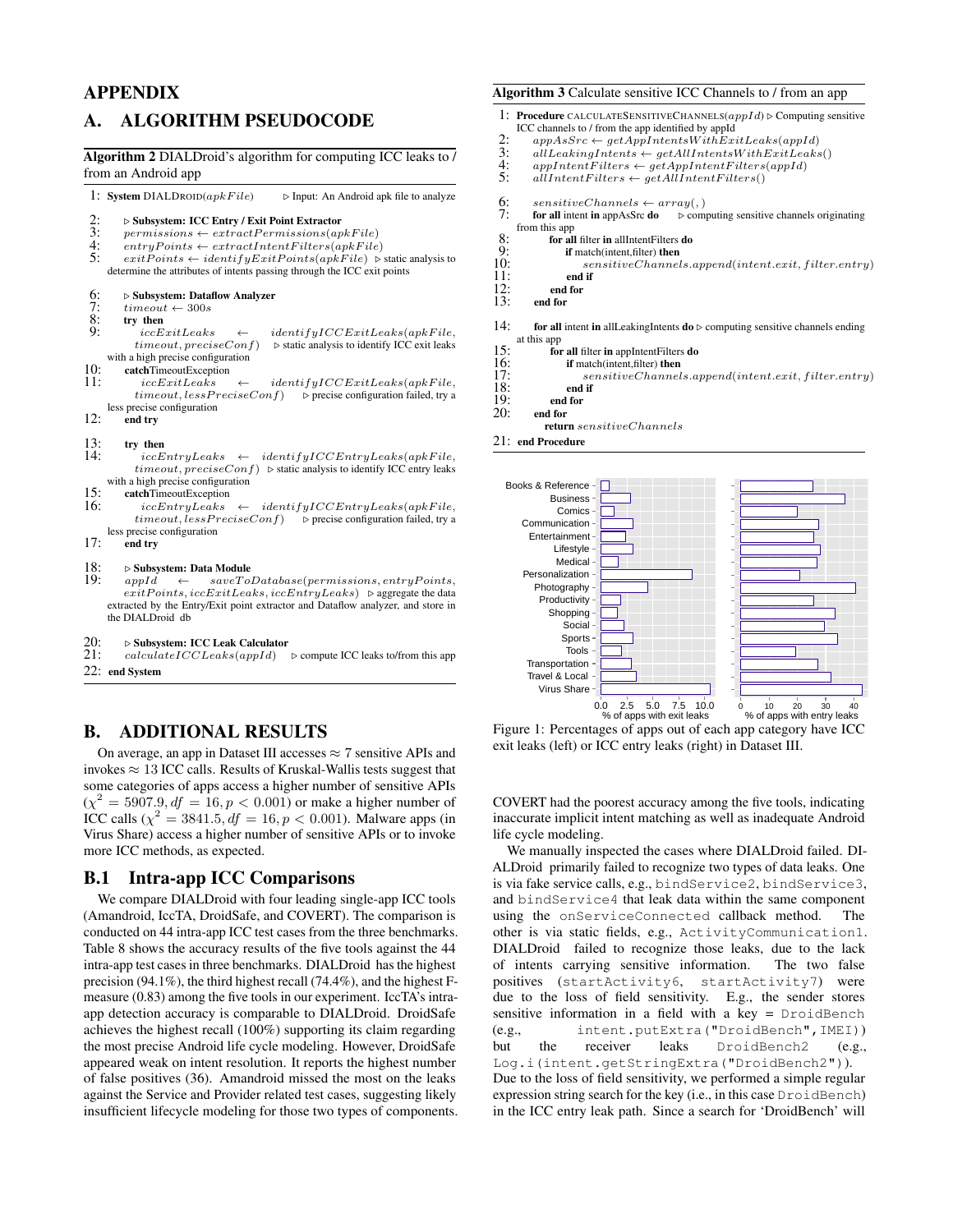Table 7: Statistics of our program analysis during the scalability evaluation of DIALDroid with 110,150 real-world apps.

| Category          | # Ana-<br>lyzed | High-<br>precise<br>config. | Less-<br>precise<br>config. | Time-<br>out |
|-------------------|-----------------|-----------------------------|-----------------------------|--------------|
| Books & Reference | 8,146           | 83.7%                       | 13.8%                       | 2.5%         |
| <b>Business</b>   | 5,949           | 72.7%                       | 18.0%                       | $9.3\%$      |
| Comics            | 2,057           | 80.5%                       | 16.7%                       | 2.8%         |
| Communication     | 5,632           | 77.5%                       | 13.1%                       | 9.4%         |
| Entertainment     | 8,189           | 77.4%                       | 16.7%                       | 5.9%         |
| Lifestyle         | 7.368           | 76.6%                       | $17.5\%$                    | 5.9%         |
| Medical           | 1,801           | 81.5%                       | 13.6%                       | 4.9%         |
| Personalization   | 7,435           | 84.7%                       | 14.1%                       | 1.2%         |
| Photography       | 8,041           | 79.5%                       | 16.6%                       | 3.9%         |
| Productivity      | 7,582           | 82.6%                       | 12.8%                       | 4.6%         |
| Shopping          | 6,336           | 77.1%                       | 15.3%                       | 7.6%         |
| Social            | 6,870           | 71.4%                       | 20.8%                       | 7.8%         |
| <b>Sports</b>     | 7,047           | 78.1%                       | 16.2%                       | 5.7%         |
| Tools             | 8,105           | 85.0%                       | 12.1%                       | 2.9%         |
| Transportation    | 6,323           | 81.9%                       | 12.7%                       | 5.4%         |
| Travel & Local    | 3,344           | 73.8%                       | 18.5%                       | 7.5%         |
| Virus Share       | 9,944           | 63.7%                       | 26.5%                       | 9.8%         |
| Total*:           | 110,150         | 83.6%                       | 10.7%                       | 5.7%         |

*\*A few apps belong to multiple categories.*



Analysis time (minutes)

Figure 2: The distribution of DIALDroid's execution time for apps in Dataset III.

match a string containing 'DroidBench2', DIALDroid reports the above scenario as a leak.

We compare the execution time of five tools in Figure 3. The average is computed from three executions, for each data point. Only Amandroid's execution time was better than DIALDroid. All the tools, except Amandroid, are built on top of SOOT [34]. DI-ALDroid has the fastest execution among the four SOOT-based tools.



Figure 3: Comparisons of the averaged intra-app execution time on single-app benchmarks with four other state-of-the-art solutions.